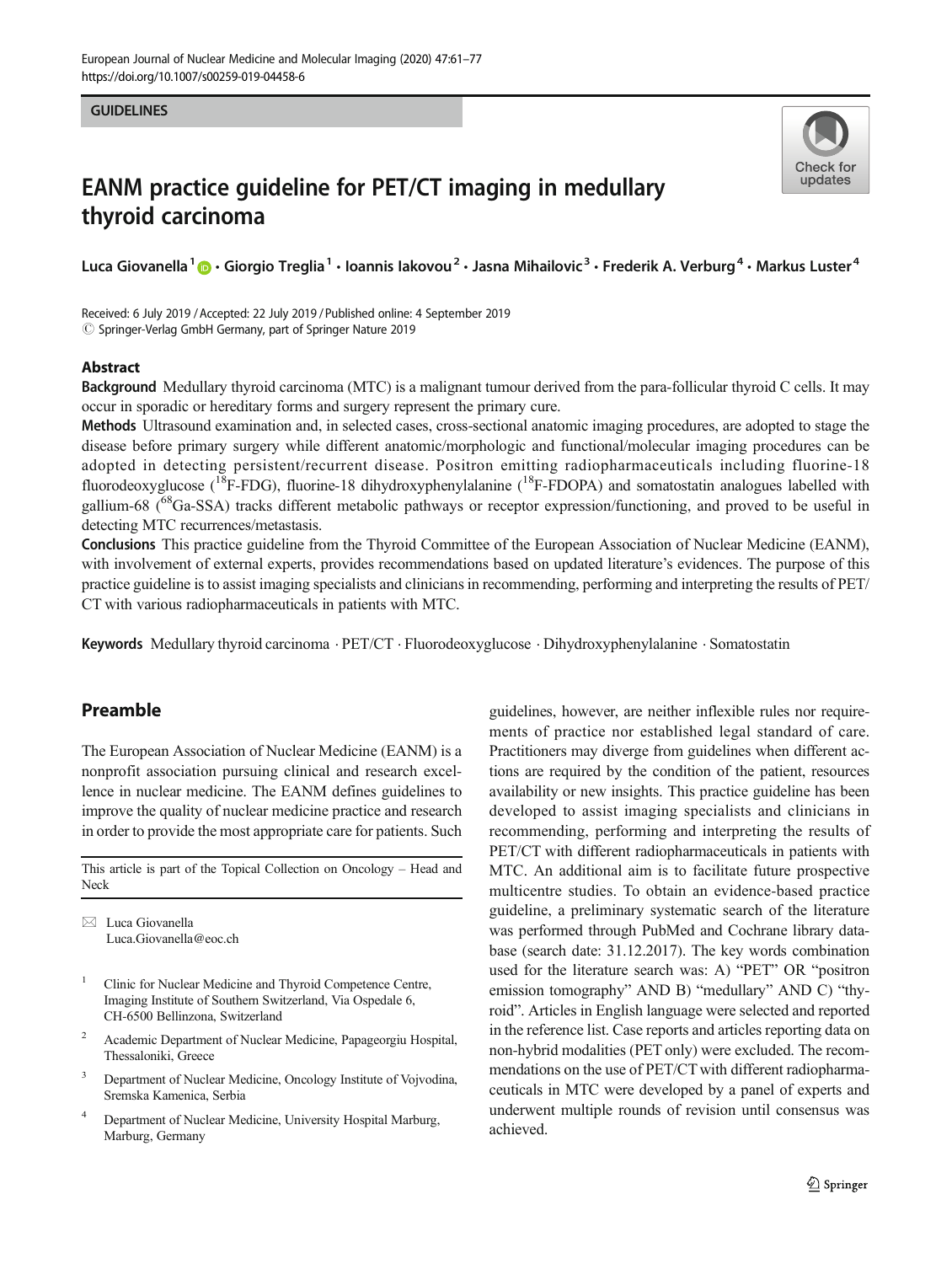## Medullary thyroid carcinoma: background informations

#### Epidemiology, tumour origin and genetics

Medullary thyroid carcinoma (MTC) is a neuroendocrine tumour originating from the neural crest-derived parafollicular C cells of the thyroid gland and accounts for about 1 to 2% of thyroid malignancies [\[1](#page-13-0), [2\]](#page-13-0). MTC occurs in sporadic or hereditary form, the latter being part of type 2 multiple endocrine neoplasia (MEN2) syndromes. MEN2 syndromes are caused by different germline mutations in RET protooncogene (located on chromosome 10q11.2), encoding a transmembrane receptor of the tyrosine kinase family, associated with different biological and clinical behaviour  $[1, 3-5]$  $[1, 3-5]$  $[1, 3-5]$  $[1, 3-5]$  $[1, 3-5]$  $[1, 3-5]$  $[1, 3-5]$ . About 50% of sporadic MTCs carried somatic RET mutations while RAS mutations are detected in a significant proportion of remaining tumours  $[3-7]$  $[3-7]$  $[3-7]$  $[3-7]$  $[3-7]$ .

### Clinical presentation

Classical MEN2A syndromes (95% of cases, incidence 1/1,973,500) include MTC, pheochromocytoma (PHEO) and hyperparathyroidism (HPTH). Cutaneous lichen amyloidosis or Hirschsprung's disease may also coexist in some cases (MEN2A variants). Patients with MEN2B (5% of cases, incidence 1/38,750,000), develop aggressive MTC in infancy, associated with PHEO [\[4](#page-13-0)]. Inherited MTC may also present in families or individuals with RET germline mutations but neither PHEOs nor HPTH (i.e. familial MTC, FMTC) [[3](#page-13-0)]. MEN2-related MTCs are generally multicentric and involve both thyroid lobes whereas sporadic MTCs occur in adults  $(\sim$ 40–60 years) and are usually unifocal and monolateral [[4,](#page-13-0) [6](#page-13-0)–[8\]](#page-14-0). About 7% of patients with presumed sporadic MTC carry germline mutations [\[1](#page-13-0)]. Accordingly, genetic testing, that is mandatory in patients with MEN2 syndromes and their first-degree relatives should be also offered to patients with presumed sporadic MTC. Lymph node metastases are present in 14% (central neck compartment) and 11% (lateral neck compartments) of patients with T1 tumours and in up to 86% and 93% of patients with T4 tumours, respectively [[9,](#page-14-0) [10\]](#page-14-0). Ten years after MTC diagnosis survival rates of 100%, 93%, 71% and 21% were observed in patients with AJCC stage I, II, III and IV MTC [[11](#page-14-0)].

#### Serum tumour markers

Calcitonin (CT) and procalcitonin (PCT) are specifically secreted by parafollicular C cells and serve as valuable tumour markers in patients with MTC  $[1, 12-14]$  $[1, 12-14]$  $[1, 12-14]$  $[1, 12-14]$  $[1, 12-14]$  $[1, 12-14]$ . CEA is an aspecific tumour marker but it is a useful complementary tool to detect disease relapse and progression after primary treatment [[1\]](#page-13-0). Notably, both calcitonin and CEA doubling times are useful prognostic predictors in patients with persistent disease after surgery [[1\]](#page-13-0).

#### Cytology and histology

Fine needle aspiration cytology (FNAC) is able to detect  $\sim$ 50% of MTCs [[15\]](#page-14-0). Immunocytochemical (ICC) staining against CT and/or its measurement in the needle washouts significantly increase diagnostic accuracy when inconclusive cytological findings are rendered [[1](#page-13-0), [16](#page-14-0), [17](#page-14-0)]. Sporadic MTCs are generally unifocal, whereas inherited tumours are multicentric and involve both lobes [\[17](#page-14-0), [18\]](#page-14-0). In case of microscopic features suggesting MTC additional immunostaining against specific biomarkers (i.e. CT, CEA, chromogranin A) is warranted [\[19](#page-14-0)].

### Role of imaging methods in MTC

The only potentially curative treatment for MTC is surgery, consisting in total thyroidectomy and with risk-adapted neck dissections. Surgery and imaging-guided local treatments (i.e. external beam radiotherapy, thermal ablations, cementoplasty) and thyrosine kinase inhibitors can be used and combined to treat progressive advanced MTC [[12\]](#page-14-0). Different anatomical and functional imaging procedures may be used in patients with MTC to stage the disease before surgery as well as to detect persistent/recurrent disease [[1](#page-13-0), [12,](#page-14-0) [20](#page-14-0), [21\]](#page-14-0). Whereas the role of functional radionuclide imaging is limited in preoperative staging [\[22](#page-14-0)], its role may be valuable to detect and localize recurrent disease in front of postoperative increase of serum levels of MTC markers with corresponding negative or inconclusive morphologic imaging.

# Radionuclide imaging in MTC: gamma emitting radiopharmaceuticals

Technetium-99m-labelled pentavalent dimercaptosuccinic acid (99mTc-(V)DMSA), somatostatin Indium-111/technetium-99m labelled somatostatin analogues  $(111)$ In-pentetreotide, 99m Tc-depreotide) and iodine-123-labelled metaiodobenzylguanidine  $(^{123}$ I-MIBG) were proposed to detect MTC relapse but overall sensitivity is unsatisfactory compared with conventional anatomic imaging (i.e. US, CT, MRI) and positron emission tomography/computed tomography [\[12](#page-14-0), [21](#page-14-0)–[31](#page-14-0)]. However, current clinical guidelines recommend whole-body bone scan with  $\frac{99 \text{m}}{C}$ -diphosphonates to detect/ exclude bone metastases in MTC patients [[32\]](#page-14-0). Finally, a positive 123I-MIBG scan in patients with relapsing/advanced MTC (about 30% of cases) predicts partial remission or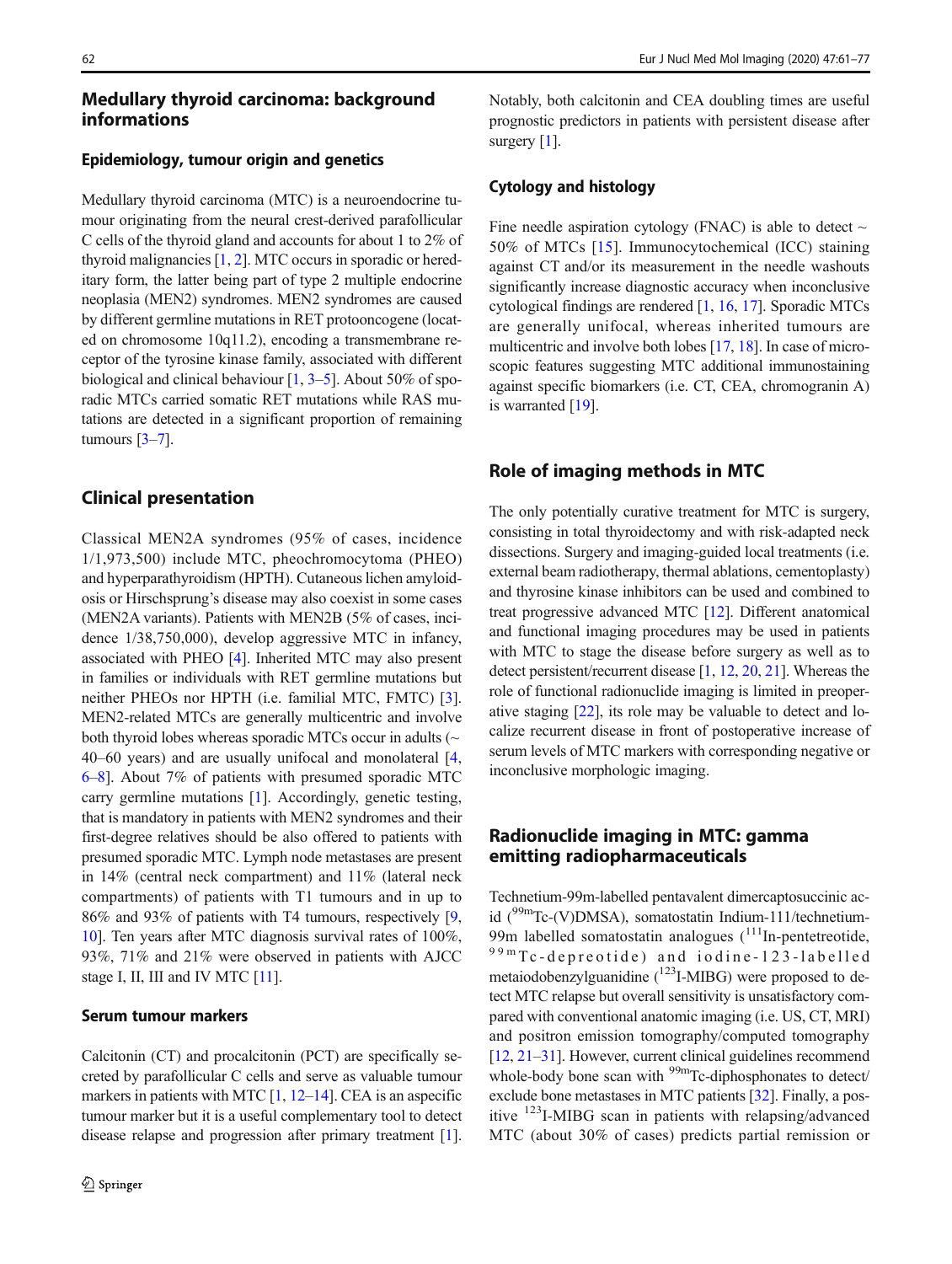stabilization of the disease after radiometabolic treatment with  $131$ I-MIBG [\[21](#page-14-0), [22](#page-14-0), [31\]](#page-14-0).

### Radionuclide imaging in MTC: positron emitting radiopharmaceuticals

Although several radionuclide imaging modalities are available, PET/CT using  ${}^{18}F$ -fluorodeoxyglucose ( ${}^{18}F$ -FDG), <sup>18</sup>F-fluoroDOPA (<sup>18</sup>F-FDOPA) and <sup>68</sup>Ga-somatostatin analogues  $(^{68}Ga-SSA)$  offers higher sensitivity imaging compared with conventional nuclear medicine techniques, therefore these practice guidelines will be focused on PET/CT imaging in MTC.

# PET/CT imaging in MTC patients: procedure guidelines

PET/CT examinations should be performed according to existing procedure guidelines for  ${}^{18}$ F-FDG PET/CT tumour imaging [[33\]](#page-14-0) and for PET/CT imaging of neuroendocrine neoplasms with 18F-FDOPA and 68Ga-SSA [\[34](#page-14-0)], respectively.

## Mechanism of uptake and rationale for PET tracers use in MTC

 $18$ F-FDG It is the most used PET radiopharmaceutical worldwide; as glucose analogue, the use of <sup>18</sup>F-FDG for PET imaging allows to detect tumours with increased glucose metabolism. <sup>18</sup>F-FDG uptake in MTC cells is linked to glucose transporters (GLUT) overexpression and increased hexokinase activity. Furthermore,  $^{18}$ F-FDG uptake correlates with high proliferative activity and poor differentiation of MTC cells [\[35](#page-14-0)–[39\]](#page-14-0).

<sup>18</sup>F-FDOPA DOPA is the precursor of endogenous catecholamines. 18F-FDOPA is picked up by specific transporters (Ltype amino acid transporter, LAT) and converted to  ${}^{18}$ F-dopamine by cytosolic aromatic amino acid decarboxylase (AADC). Both LAT expression and AADC activity are upregulated in MTC cells leading to increased <sup>18</sup>F-FDOPA uptake in MTC lesions [[38](#page-14-0), [39](#page-14-0)].

68Ga-SSA NET cells may overexpress somatostatin receptors (SSTRs) and this is the rationale for using radiolabelled SSA as targets for both radionuclide imaging (i.e. by using SSA labelled with positron-emitters such as  ${}^{68}Ga$  and therapy (i.e. by using SSA labelled with beta-emitters such as  $177$ Lu and  $90$ Y) of NETs. 68Ga-SSA (i.e. DOTATOC, DOTATATE, DOTANOC, DOTALAN) have different affinities for the five SSTR subtypes. Overall, all <sup>68</sup>Ga-SSA can target SSTR

subtype 2 efficiently, which is the SSTR subtype most overexpressed in NETs [\[34](#page-14-0)]. Radiolabelled SSA binding and retention in MTC cells is related to some specific aspects including density of SSTRs on the cell surface and degree of internalization of the SSA-SSTR complex [\[34\]](#page-14-0).

#### Synthesis and quality control

<sup>18</sup>F-FDG The synthesis and quality control of <sup>18</sup>F-FDG have to conform to the criteria laid down in the European Pharmacopeia or the US Pharmacopeia.<sup>18</sup>F-FDG can be prepared in-house or provided "ready to use".

<sup>18</sup>F-FDOPA The synthesis of <sup>18</sup>F-FDOPA requires up to 4 h and unfortunately it is characterized by a low labelling efficiency. <sup>18</sup>F-FDOPA can be prepared in-house or it can be supplied in two different formulations that conforms the criteria laid down in the European Pharmacopoeia: "ready to use" or neutralized using a bicarbonate buffer kit supplied by the manufacturer.

68Ga-SSA 68Ga-SSA synthesis can be performed in-house and must fulfil the criteria laid down in the European Pharmacopoeia monographs and/or good radiopharmaceutical practice. Radiolabelling of SSA with <sup>68</sup>Ga is automated and requires between 20 and 30 min providing high radiochemical purity. The labelling procedure includes the following steps:  $^{68}$ Ga elution by  $^{68}$ Ge/ $^{68}$ Ga generators, SSA radiolabelling, purification, sterilization and quality controls.

#### Dosage/activity and administration

All the PET radiopharmaceuticals for MTC are intravenously administered with activities dependent on several factors as the patient's weight, the PET/CT scanner, the acquisition time and in adult patients usually range from 2 to 5 MBq/kg, 2 to 4 MBq/kg and 100 to 200 MBq for  $^{18}$ F-FDG,  $^{18}$ F-FDOPA and  $^{68}$ Ga-SSA, respectively. The amount of SSA injected should be less than 50 μg without any significant pharmacological effect expected.

#### Radiation dosimetry

The effective doses are  $0.020-0.025$  mSv/MBq for <sup>18</sup>F-FDG,  $\sim$  0.020 mSv/MBq for <sup>18</sup>F-FDOPA and  $\sim$  0.025 mSv/MBq for 68Ga-SSA, respectively (ICRP publication 128, 2015). Additional radiation exposure originates from the CT scan carried out in the  ${}^{18}$ F-FDG PET/CT study and the effective dose by this exposure depends on the characteristics of the CT system (diagnostic/low dose attenuation) and may differ strongly from patient to patient.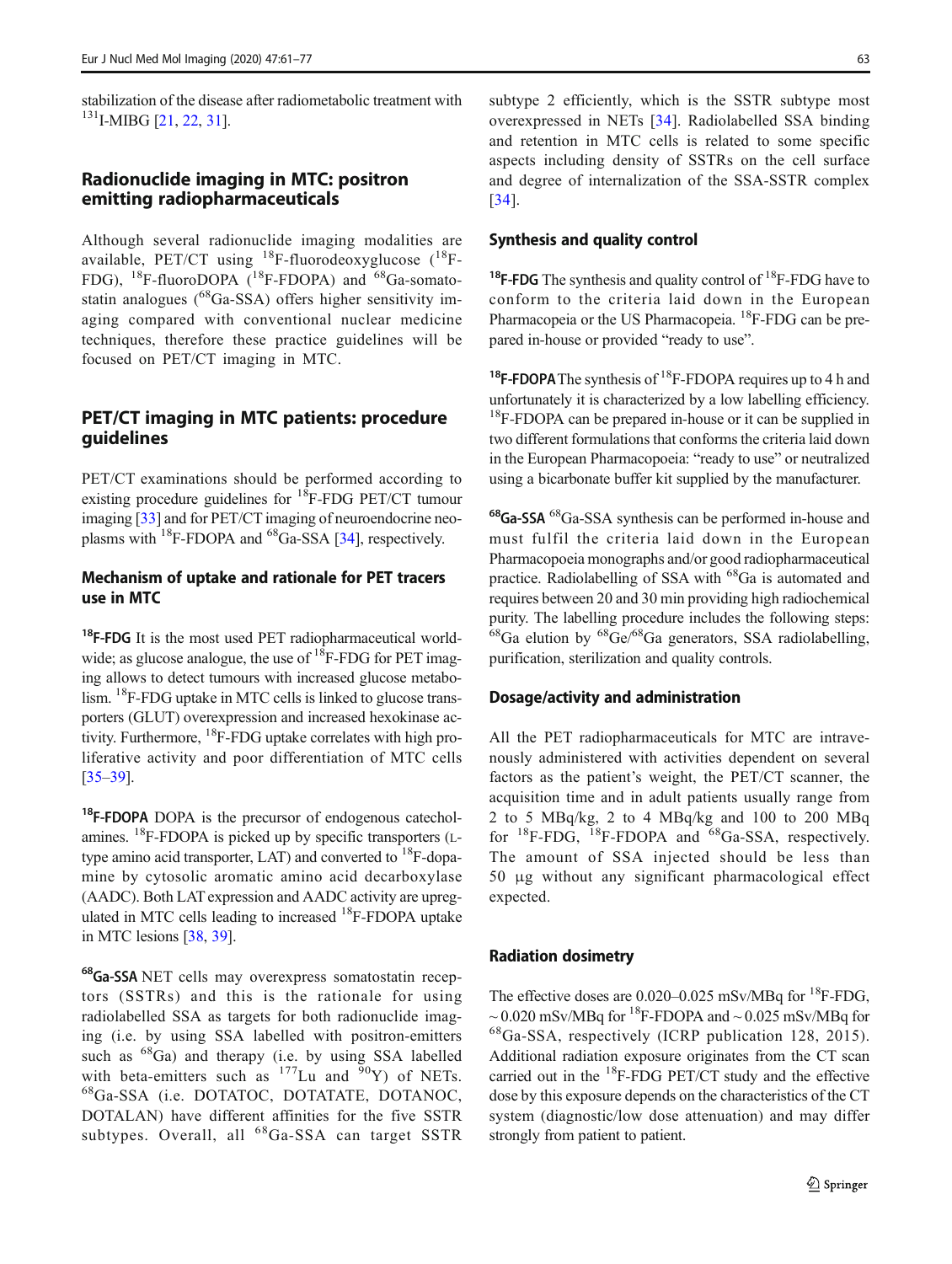### **Precautions**

In female patients with known or suspected pregnancy, the decision to perform or not PET/CT examinations should take into account the benefits against the possible harm. It is suggested to discontinue breastfeeding for 12 h after PET/CT imaging.

### Patient preparation

<sup>18</sup>F-FDG Fasting for at least 4 h prior to <sup>18</sup>F-FDG injection is required to lower blood glucose and insulin levels and, in turn, reduce uptake by non-tumour cells. <sup>18</sup>F-FDG can be administered if the glucose level is  $\lt 11$  mmol/L. Diabetic patients require specific instructions for glucose control. In order to minimize 18F-FDG uptake in muscles strenuous exercise should be avoided for at least 6 h before  ${}^{18}$ F-FDG administration. Additionally, patients are required to remain seated or recumbent and silent during the injection of 18F-FDG and the following uptake phase. An adequate room temperature should be assured before the injection of  ${}^{18}$ F-FDG and throughout the subsequent phases to minimize  $^{18}$ F-FDG uptake in brown adipose tissue (BAT).

<sup>18</sup>F-FDOPA On precautional basis,  ${}^{18}$ F-FDOPA should be administered to patients fasting for at least 4 h without limiting water intake to avoid interactions with amino acids from food. No consensus exists about the oral administration of carbidopa (i.e. a decarboxylase inhibitor) 1 h before 18F-FDOPA injection, to increase 18F-FDOPA uptake in MTC cells.

<sup>68</sup>Ga-SSA There is no need of fasting before <sup>68</sup>Ga-SSA injection. The need of cold SSA discontinuation prior to <sup>68</sup>Ga-SSA PET/CT is still debated.

In all cases, for radiation safety reasons, low urinary concentration of PET radiopharmaceuticals should be assured providing adequate patients' hydration. In addition, the bladder activity must be reduced asking the patients to void immediately prior to the PET/CT examination. Patients should be also able to lie still for during the entire examination.

#### Image acquisition

PET/CT scans are usually obtained 60 min (from 45 to 90 min) after  $^{18}$ F-FDG injection; 30 to 60 min after  $^{18}$ F-FDOPA injection and 45 to 90 min after  $^{68}$ Ga-SSA injection, respectively. The imaging field ranges from the base of the skull to the mid-thighs (or whole-body imaging, depending on the clinical setting). First topogram, then low-dose CT images and finally PET images are acquired. Early <sup>18</sup>F-FDOPA images (at 15 min after radiopharmaceutical injection) centred over

the neck may also be acquired in patients with MTC. In fact, MTC lesions often show rapid washout and are better visualized on these early PET images [[40](#page-14-0), [41](#page-14-0)]. Usually, a low-dose CT scan protocol is adopted for attenuation correction and anatomical correlation. Additional standard contrast-enhanced CT scan should be performed in the same setting if clinically appropriate and justified (e.g. suspicion of local invasive disease or vascular invasion or suspicious metastases in sites of physiological tracer uptake).

#### Image analysis

PET/CT scans must be visually evaluated and interpreted by a board-certified nuclear medicine physician. Maximum intensity projection (MIP) PET images, as well as fused PET/CT slices in different projections (transaxial, sagittal and coronal) should be visualized. Physiological radiopharmaceutical uptake or excretion and abnormal findings should be evaluated. In particular:

<sup>18</sup>F-FDG Physiological uptake or excretion can be seen in the brain cortex, salivary glands, lymphatic tissue of the Waldeyer's ring, muscles, brown fat, myocardium, mediastinum, liver, kidneys and bladder, gastrointestinal tract, testes, uterus and ovaries (before menopause) [[33](#page-14-0)].

<sup>18</sup>F-FDOPA Physiological uptake or excretion can be seen in the striatum, pancreas, liver, gallbladder, biliary tract, bowel, kidneys and urinary tract. Adrenal glands can be faintly visible [\[39](#page-14-0), [42,](#page-14-0) [43\]](#page-14-0).

<sup>18</sup>Ga-SSA Physiological uptake or excretion can be seen in the liver, spleen, pituitary, thyroid, kidneys, adrenal glands, salivary glands, stomach wall, bowel, pancreas, prostate gland and breast. The differences among various radiolabelled SSA (due to different affinities for SSTR subtypes) have no significant impact on the interpretation of the PET scans [[34\]](#page-14-0).

A PET finding is considered abnormal when focal tracer accumulation is greater than background bloodpool activity and located outside of organs with physiologic tracer uptake or when exceeding the physiological background activity within an organ. Abnormal PET tracer accumulation, especially focal accumulation, should be evaluated in combination with intensity of uptake and anatomical findings at co-registered CT scan. Additionally, semi-quantitative PET analysis can be performed by reporting the maximal standardized uptake value (SUVmax) of the PET findings, calculated based on measured activity, decay-corrected injected dose and patient body weight. However, the contribution SUVmax to patients' assessment is debated mainly due to the wide methodological variability [\[33](#page-14-0)].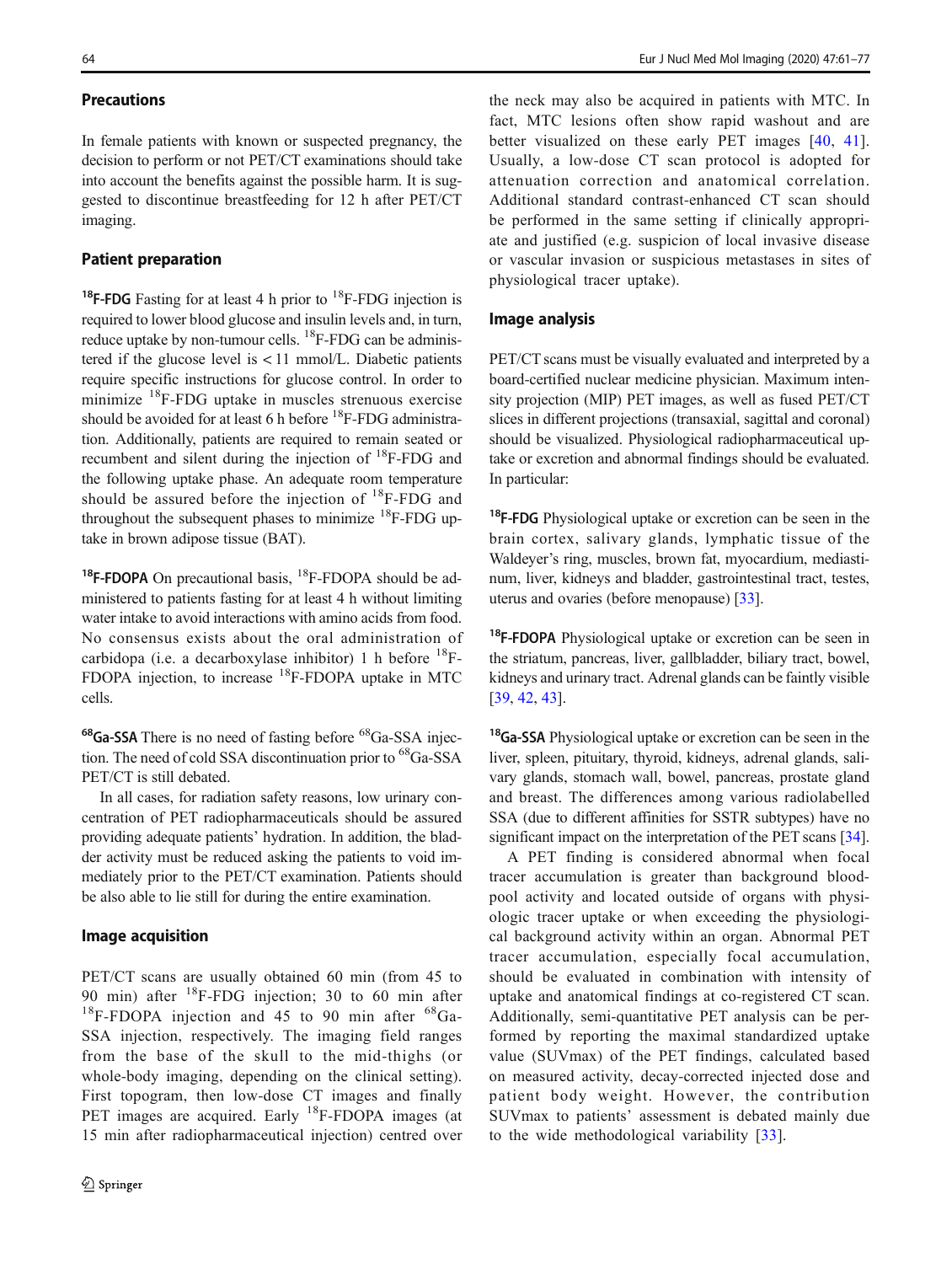#### Pitfalls

<sup>18</sup>F-FDG Possible causes of false negative findings are small, slow-growing, necrotic, calcified or sclerotic MTC lesions or located near or in sites of physiological radiopharmaceutical uptake [[40](#page-14-0)]. False positive findings may be due to inflammatory lesions (due to the high consumption of glucose by in-flammatory cells) or other tumours [[40\]](#page-14-0).

<sup>18</sup>F-FDOPA Possible causes of false negative findings are small MTC lesions or located near or in sites of physiological radiopharmaceutical uptake or tumour dedifferentiation [[41](#page-14-0)–[44](#page-15-0)]. False positive results are uncommon and they may be related to radiopharmaceutical uptake by other NETs beyond MTC. Rarely, 18F-FDOPA uptake may be due to inflammation, since high levels of amino acid transport have also been found in macrophages [\[42](#page-14-0)–[44](#page-15-0)].

<sup>18</sup>Ga-SSA Possible causes of false negative findings are small MTC lesions or located near or in sites of physiological radiopharmaceutical uptake or expressing low amount of SSTRs or tumour dedifferentiation [[34,](#page-14-0) [45](#page-15-0), [46\]](#page-15-0). False positive results of  $18$ Ga-SSA PET/CT may be related to radiopharmaceutical uptake by residual thyroid tissue, non-specific uptake in jugulodigastric lymph nodes, benign bone lesions (hemangioma and fractures), ectopic spleen tissue, other tumours or inflammation (since activated lymphocytes may overexpress SSTRs) [\[34,](#page-14-0) [45\]](#page-15-0).

### Other PET radiopharmaceuticals in MTC

Limited literature data are available about other PET radiopharmaceuticals in patients with MTC [\[47](#page-15-0), [48](#page-15-0)]. One study demonstrated the feasibility of anti-CEA immune-PET using a 68Ga-labelled radiotracer (IMP288) in MTC patients [[47\]](#page-15-0). Another study evaluated the possible role of PET using the amino acid tracer  $\rm ^{11}C$ -methionine in patients with recurrent MTC but minimal additional information compared with combined 18F-FDG PET/CT and neck US has been reported [\[48\]](#page-15-0).

#### Preoperative imaging

Neck US is useful to evaluate the risk of malignancy of thyroid nodules. However, even if solid hypoechoic nodules with intra-nodular coarse calcifications may be suspicious for MTC, no pathognomonic US features are available and serum CT measurement should be promptly required in case of US suspicious features [\[1\]](#page-13-0). All patients with suspicious MTC deserve a careful neck US to evaluated capsular infiltration and/ or lymph node metastases. Preoperative staging of MTC Neck US is mostly based on neck US and serum CT levels [[1,](#page-13-0) [12,](#page-14-0) [20\]](#page-14-0). Additional cross-sectional imaging (computed tomography and/or magnetic resonance imaging) is recommended in patients with positive US examination and/or serum CT > 500 pg/mL [\[12\]](#page-14-0).

#### Imaging for detection of persistent/recurrent MTC

According to current clinical guidelines, a careful clinical examination and neck US are required in patients with detectable serum CT with levels < 150 pg/mL as cervical lymph nodes are generally involved in such cases. Patients with a negative assessment are followed by serum CT and CEA measurement and neck US examination every 6 to 12 months [\[12\]](#page-14-0). Patients with postoperative  $CT > 150$  pg/mL and/or shortened  $CT/$ CEA doubling times deserve more extensive evaluation by anatomic imaging procedures (US, CT, MRI) and bone scintigraphy to promptly detect MTC metastases [[12,](#page-14-0) [21](#page-14-0)]. Additionally, PET/CT using different radiopharmaceuticals (i.e.  ${}^{18}$ F-FDG,  ${}^{18}$ F-FDOPA and  ${}^{68}$ Ga-SSA) proved to be sensitive and accurate in detecting MTC recurrences/metastases and assess their biological and clinical aggressiveness [[1,](#page-13-0) [12,](#page-14-0) [47](#page-15-0)[-73\]](#page-16-0).

# Diagnostic performance of 18F-FDG-PET/CT

Basic characteristics, technical aspects and main findings of articles about  ${}^{18}$ F-FDG PET/CT in patients with MTC are briefly reported in Tables [1](#page-5-0) and [2](#page-6-0). Several studies [[27,](#page-14-0) [32,](#page-14-0) [46,](#page-15-0) [70](#page-15-0)–[73](#page-16-0)] and two meta-analyses [\[44,](#page-15-0) [45\]](#page-15-0) evaluated the role of <sup>18</sup>F-FDG PET/CT in recurrent MTC, whereas limited data are available on preoperative MTC staging [\[65](#page-15-0)–[68\]](#page-15-0). Overall, conflicting results were described in patients with recurrent MTC with reported patient-based sensitivity and specificity ranging from 17 to 93% and from 68 to 92%, respectively (Table [2](#page-6-0)). Such heterogeneous findings are likely related to different procedures and technical protocols and different inclusion criteria adopted in different studies (i.e. previously known lesions versus occult disease; smouldering versus aggressive disease) [\[38](#page-14-0)]. Basing on meta-analysis studies the patient-based detection rate of <sup>18</sup>F-FDG PET or PET/CT in recurrent MTC ranges from 59% (95% confidence interval: 54–63%) to 69% (95% confidence interval: 64–74%) [[69,](#page-15-0) [70\]](#page-15-0). Consequently, negative  ${}^{18}$ F-FDG PET/CT are reported in 30– 40% of MTC patients with increasing biomarkers levels. It should be considered, however, that  ${}^{18}$ F-FDG PET/CT is generally required after previous negative cross-sectional anatomic studies. Additionally, 18F-FDG PET/CT examination may correctly address the management of recurrent MTC when hypermetabolic lesions are detected [\[69](#page-15-0), [70,](#page-15-0) [71\]](#page-15-0). Notably, a positive relationship exists between serum levels of CT and CEA and the sensitivity of  $^{18}$ F-FDG PET/CT [[1,](#page-13-0) [12](#page-14-0), [32\]](#page-14-0). Moreover, sensitivity of  ${}^{18}$ F-FDG PET/CT improves in patients with shorter serum calcitonin and CEA doubling times,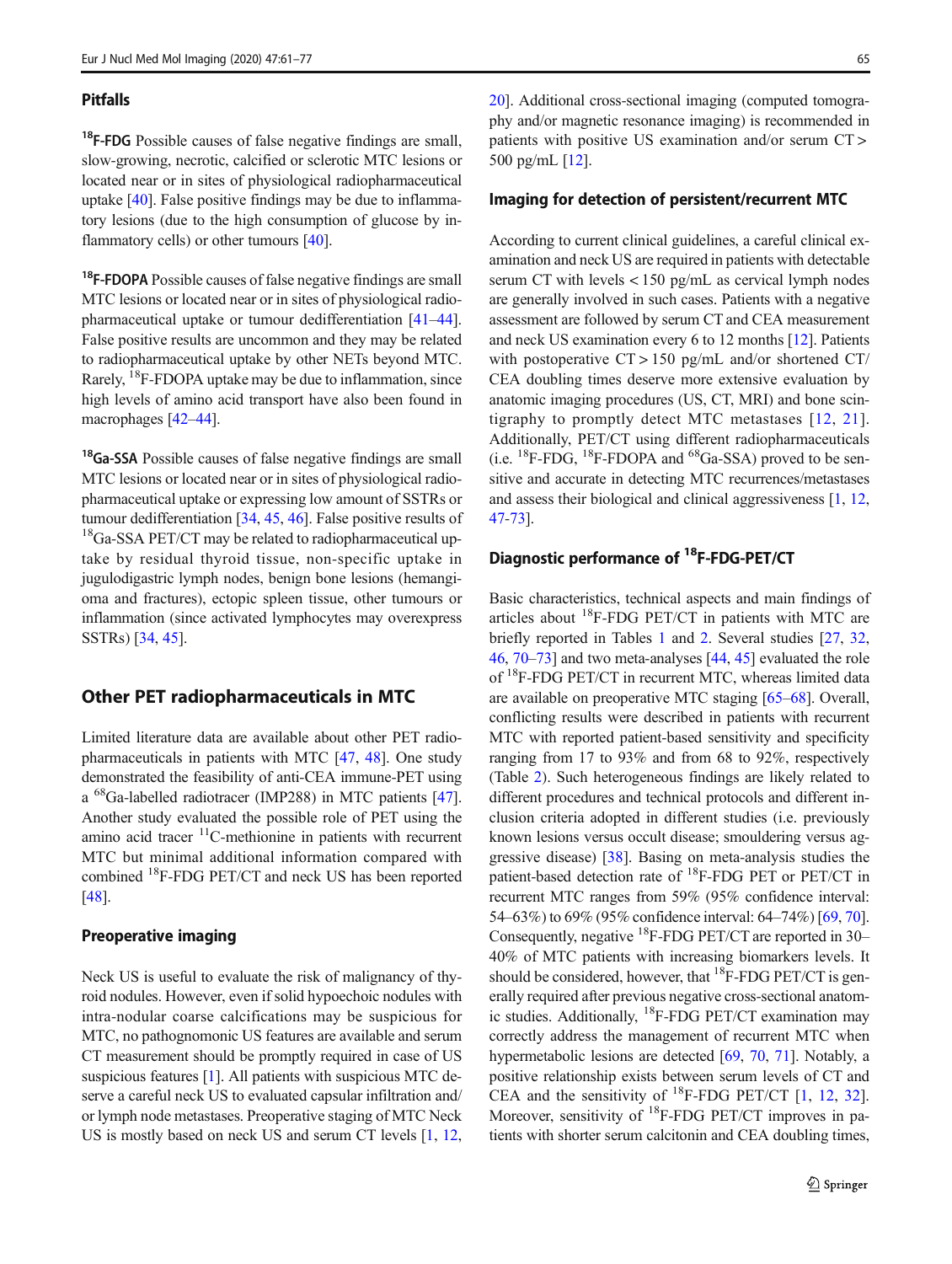| Authors                          | Year Country           | Study design                  | Indication of ${}^{18}F -$<br>FDG PET/CT | Patients<br>evaluated | Mean age<br>(years) |           | %Male Type of MTC                                  |
|----------------------------------|------------------------|-------------------------------|------------------------------------------|-----------------------|---------------------|-----------|----------------------------------------------------|
| Werner et al. [49]               | 2017 Germany           | Retrospective<br>multicentric | Treatment response                       | 18                    | 48                  | 67%       | 17 sMTC (94%), 1 hMTC (6%)                         |
| Romero-Lluch<br>et al. $[50]$    | 2017 Spain             | Prospective<br>monocentric    | Restaging                                | 18                    | 48                  | 28%       | 10 sMTC (55%), 8 hMTC<br>(45%)                     |
| Putzer et al. [51]               | 2017 Brazil            | Retrospective<br>monocentric  | Restaging                                | 17                    | 49                  | 29%       | 10 sMTC (59%), 7 hMTC (41%)                        |
| Lapińska et al. [52]             | 2017 India             | Prospective<br>monocentric    | restaging                                | $\tau$                | NR                  | NR        | NR.                                                |
| Pałyga et al. [53]               | 2016 Italy             | Retrospective<br>monocentric  | Staging or restaging                     | 25                    | 60                  | 48%       | <b>NR</b>                                          |
| Traub-Weidinger<br>et al. $[46]$ | 2015 Austria           | Retrospective<br>monocentric  | Restaging                                | 8                     | NR                  | NR        | NR.                                                |
| Golubić et al. [54]              | 2014 China             | Retrospective<br>monocentric  | Restaging                                | 50                    | 49                  | 72%       | <b>NR</b>                                          |
| Archier et al. [55]              | 2014 France            | Prospective<br>monocentric    | Treatment response                       | 42                    | 54                  | 60%       | <b>NR</b>                                          |
| Gomez-Camarero<br>et al. $[56]$  | 2012 Spain             | Retrospective<br>monocentric  | Restaging                                | 31                    | 56                  | 45%       | 17 sMTC (55%), 14 hMTC<br>(45%)                    |
| Skoura et al. [57]               | 2012 Greece            | Prospective<br>monocentric    | Restaging                                | 51                    | 53                  | 28%       | 33 sMTC (65%), 18 hMTC<br>(35%)                    |
| Rasul et al. [58]                | 2012 India             | Prospective<br>monocentric    | Restaging                                | 41                    | 45                  | 73%       | NR.                                                |
| Treglia et al. [59]              | 2012 Italy             | Retrospective<br>multicentric | Restaging                                | 18                    | 53                  | 33%       | 16 sMTC (89%), 2 hMTC (11%)                        |
| Kauhanen et al.<br>[60]          | 2011 Finland           | Prospective<br>multicentric   | Restaging                                | 19                    | 52                  | 53%       | 16 sMTC (84%), 3 hMTC (16%)                        |
| Ozkan et al. $[61]$              | 2011 Turkey            | Retrospective<br>monocentric  | Restaging                                | 33                    | 50                  | 27%       | 28 sMTC (85%), 5 hMTC (15%)                        |
| Jang et al. $[62]$               | 2010 Korea             | Prospective<br>monocentric    | Restaging                                | 16                    | 51                  | 56%       | 15 sMTC (94%), 1 sMTC (6%)                         |
| Carr et al. $[63]$               | 2010 USA               | Prospective<br>monocentric    | Treatment response                       | 7                     | <b>NR</b>           | NR        | <b>NR</b>                                          |
| Lam et al. $[64]$                | 2010 USA               | Prospective<br>monocentric    | Treatment response                       | 9                     | <b>NR</b>           | <b>NR</b> | <b>NR</b>                                          |
| Skoura et al. [65]               | 2010 Greece            | Retrospective<br>monocentric  | Restaging                                | 32                    | 52                  | 31%       | 22 sMTC (69%), 10 hMTC<br>(31%)                    |
| Marzola et al. [66]              | 2010 Italy             | Prospective<br>monocentric    | Restaging                                | 18                    | 51                  | 44%       | 16 sMTC (89%), 2 hMTC (11%)                        |
| Bogsrud et al. $[67]$            | 2010 USA and<br>Norway | Retrospective<br>monocentric  | Restaging                                | 29                    | 50                  | 55%       | 21 sMTC (72%), 8 hMTC (28%)                        |
| Beheshti et al. [68]             | 2009 Austria           | Retrospective<br>monocentric  | Restaging                                | 32                    | 42                  | 38%       | 17 sMTC (53%), 11 hMTC<br>$(34\%)$ , 4 NR $(13\%)$ |
| Rubello et al. $[69]$            | 2008 Italy             | Prospective<br>monocentric    | Restaging                                | 19                    | 53                  | 42%       | 14 sMTC (74%), 5 hMTC (26%)                        |
| Oudoux et al. [70]               | 2007 France            | Prospective<br>multicentric   | Restaging                                | 33                    | 53                  | 64%       | <b>NR</b>                                          |
| Giraudet et al. [32]             | 2007 France            | Prospective<br>monocentric    | Restaging                                | 55                    | 56                  | 62%       | 43 sMTC (78%), 12 hMTC<br>(22%)                    |
| Ong et al. [48]                  | 2007 USA               | Retrospective<br>monocentric  | Restaging                                | 16                    | 59                  | 64%       | NR                                                 |

<span id="page-5-0"></span>Table 1 Basic study and patient characteristics of relevant articles about <sup>18</sup>F-FDG PET/CT in MTC

NR, not reported; hMTC, hereditary medullary thyroid carcinoma; sMTC, sporadic medullary thyroid carcinoma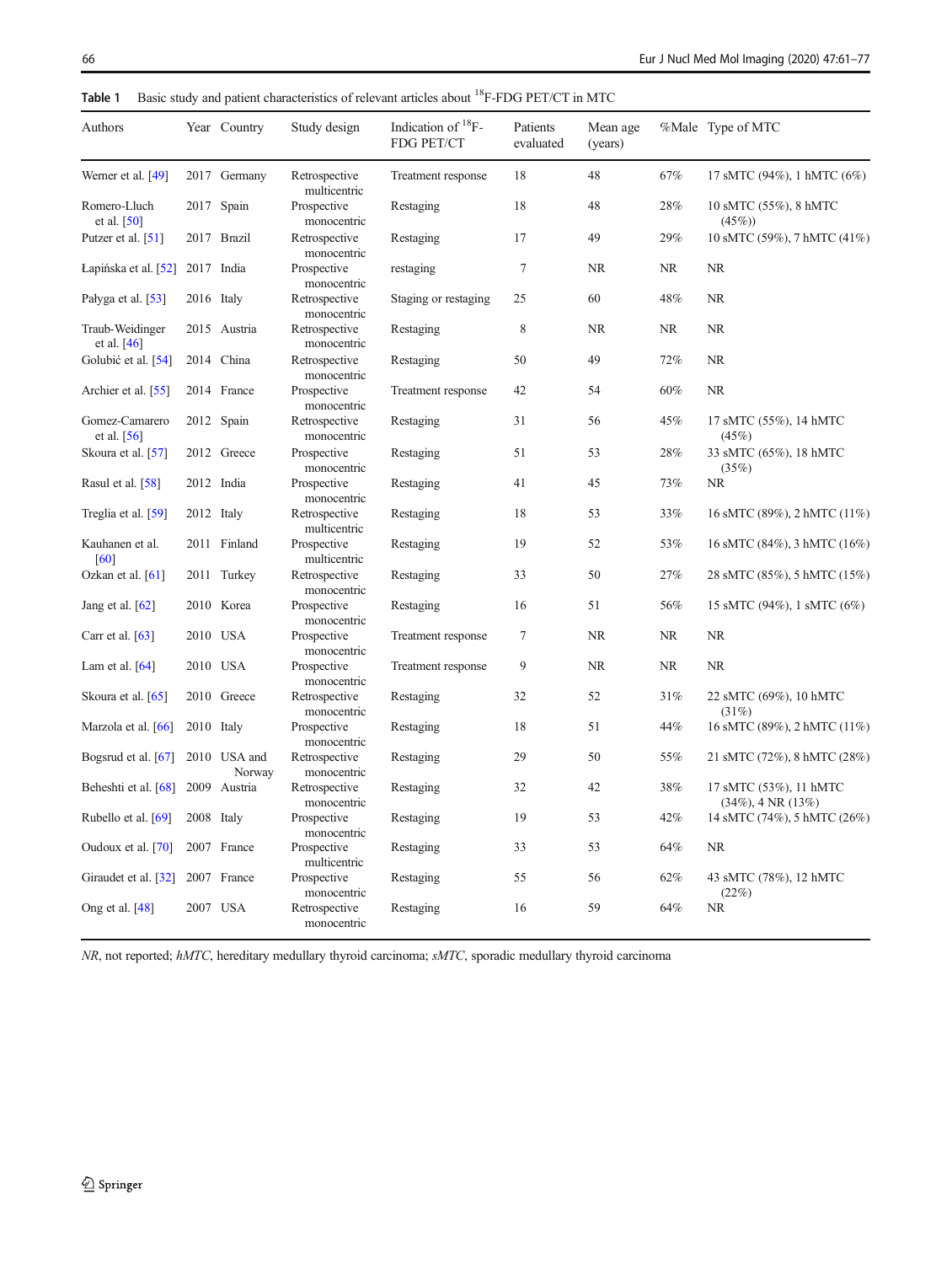| ļ<br> <br> <br> <br> <br> <br> <br>֖֖֖֖֖֖֖֖֧ׅ֖ׅ֪ׅ֖֧֖֚֚֚֚֚֚֚֚֚֚֚֚֚֚֚֚֚֚֚֚֚֡֬֝֝֓֞֬<br>j<br>)<br>י<br>l<br>ļ |
|-----------------------------------------------------------------------------------------------------------|
|                                                                                                           |
|                                                                                                           |
|                                                                                                           |
|                                                                                                           |
| ١<br>i                                                                                                    |
|                                                                                                           |
| an of the                                                                                                 |
|                                                                                                           |
| I<br>l                                                                                                    |
| Ć<br>I<br>ı                                                                                               |

<span id="page-6-0"></span>

| Authors                              | Injected<br>activity | radiotracer injection and<br>Time interval between<br>image acquisition | Image analysis                              | Other nuclear medicine<br>techniques performed | Reference<br>standard                                          |                       | Sensitivity Specificity Change of | management  | Prognostic<br>role       | assessment<br>treatment<br>response<br>Role in |
|--------------------------------------|----------------------|-------------------------------------------------------------------------|---------------------------------------------|------------------------------------------------|----------------------------------------------------------------|-----------------------|-----------------------------------|-------------|--------------------------|------------------------------------------------|
| Wemer et al. [49]                    | Ž                    | $60$ min                                                                | quantitative<br>Visual and<br>$s$ emi-      |                                                | <b>RECIST</b>                                                  | Ž                     | ã                                 |             | Yes                      | ${\it Yes}$                                    |
| Romero-Lluch<br>et al. [50]          | 164-444 MBq 60 min   |                                                                         | quantitative<br>Visual and<br>semi-         | $^{18}$ F-FDOPA PET/CT                         | clinical/imaging<br>Pathology and/or<br>follow-up              | 50%(p)                | ã                                 |             |                          |                                                |
| Putzer et al. [51]                   | Ž                    | ã                                                                       | semiquantita-<br>Visual and                 |                                                | clinical/imaging<br>Pathology and/or                           | 65%(p)                | ž                                 |             | Yes                      | $\overline{\phantom{a}}$                       |
| Łapińska et al.<br>$\overline{[52]}$ | ã                    | ã                                                                       | semiquantita-<br>Visual and<br>tive         | <b>MIBG</b>                                    | clinical/imaging<br>Pathology and/or<br>follow-up              | $72\%$ (p)            | ã                                 |             |                          |                                                |
| Pałyga et al. [53]                   | 370 MBq              | $60$ $\min$                                                             | semiquantita-<br>Visual and<br>tive<br>tive | <b>SRS</b>                                     | clinical/imaging<br>Pathology and/or<br>follow-up<br>follow-up | 63%(l)                | ã                                 |             |                          |                                                |
| Traub-Weidinger<br>et al. [46]       | 370 MBq              | $60$ min                                                                | Visual                                      | Somatostatin receptor<br>PET/CT                | clinical/imaging<br>Pathology and/or<br>follow-up              | ž                     | Ž                                 |             |                          |                                                |
| Golubic et al. [54] 7.4 MBq/Kg       |                      | $60$ min                                                                | semiquantita-<br>Visual and                 |                                                | clinical/imaging<br>Pathology and/or                           | $73\%$ (l)<br>66%(p), | 67%(l)<br>92%(p),                 | Yes (16%)   | $\overline{\phantom{a}}$ | $\overline{\phantom{a}}$                       |
| Archier et al. [55]                  | 250-450 MBq          | $60$ $\min$                                                             | semiquantita-<br>Visual and<br>tive         |                                                | follow-up<br>RECIST                                            | Ž                     | Ĕ                                 |             | Yes                      | Yes                                            |
| Gomez-Camarero<br>et al. [56]        | 333-434 MBq          | $60$ min                                                                | semiquantita-<br>Visual and<br>tive         |                                                | clinical/imaging<br>Pathology and/or                           | $88\%{\rm (p)}$       | 85%(p)                            | Yes $(45%)$ |                          |                                                |
| Skoura et al. [57]                   | 5 MBq/Kg             | $60$ min                                                                | semiquantita-<br>Visual and<br>tive<br>tive |                                                | clinical/imaging<br>Pathology and/or<br>follow-up<br>follow-up | 44%(p)                | ž                                 |             |                          |                                                |
| Rasul et al. [58]                    | 370 MBq              | $45 - 60$ min                                                           | semiquantita-<br>Visual and                 | Somatostatin receptor<br>PET/CT                | clinical/imaging<br>Pathology and/or                           | 63%(p)                | ž                                 |             |                          |                                                |
| Treglia et al. [59]                  | 259-407 MBq          | $60 \text{ min}$                                                        | semiquantita-<br>Visual and<br>tive         | and somatostatin re-<br>$^{18}$ F-FDOPA PET/CT | clinical/imaging<br>Pathology and/or<br>follow-up              | $28%$ (l)<br>17%(p),  | ã                                 | $\tilde{z}$ |                          |                                                |
| Kauhanen et al.<br>[60]              | $377 \pm 30$ MBq     | $60 \text{ min}$                                                        | semiquantita-<br>Visual and<br>tive         | <sup>18</sup> F-FDOPA PET/CT<br>ceptor PET/CT  | clinical/imaging<br>Pathology and/or<br>follow-up              | 47%(l)<br>53%(p),     | Ĕ                                 |             |                          |                                                |
| Ozkan et al. $[61]$                  | 296-370 MBq 60 min   |                                                                         | semiquantita-<br>Visual and<br>tive<br>tive |                                                | clinical/imaging<br>Pathology and/or<br>follow-up<br>follow-up | 93%(p)                | 68%(p)                            |             |                          |                                                |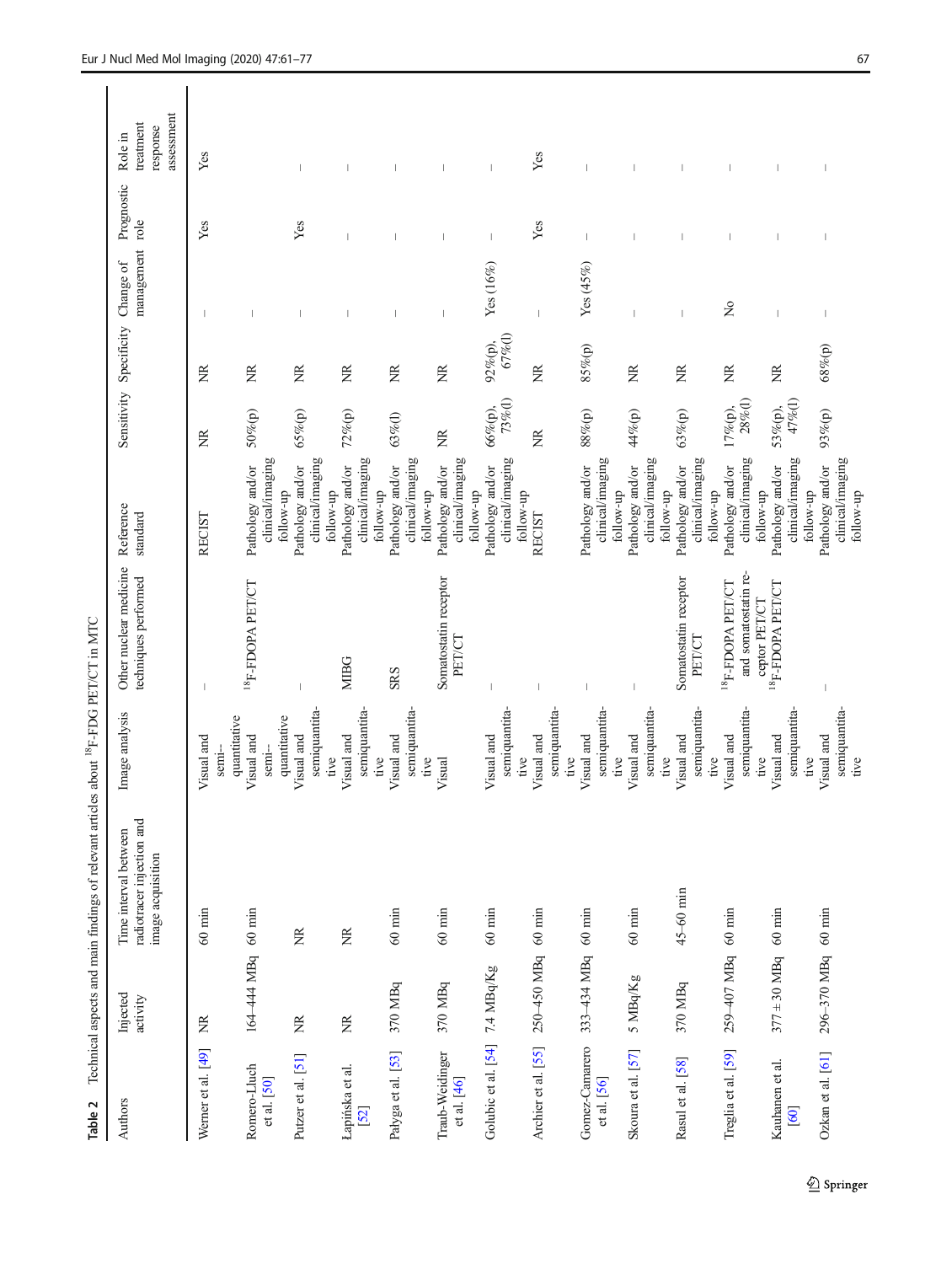| Table 2 (continued)            |                      |                                                                                                                                                                                                                               |                                             |                                                                                                                                     |                                                   |                                      |                         |                              |               |                                                |
|--------------------------------|----------------------|-------------------------------------------------------------------------------------------------------------------------------------------------------------------------------------------------------------------------------|---------------------------------------------|-------------------------------------------------------------------------------------------------------------------------------------|---------------------------------------------------|--------------------------------------|-------------------------|------------------------------|---------------|------------------------------------------------|
| Authors                        | Injected<br>activity | radiotracer injection and<br>Time interval between<br>image acquisition                                                                                                                                                       | Image analysis                              | Other nuclear medicine<br>techniques performed                                                                                      | Reference<br>standard                             |                                      | Sensitivity Specificity | management role<br>Change of | Prognostic    | assessment<br>treatment<br>response<br>Role in |
| Jang et al. [62]               | 370 MBq              | $60$ $\min$                                                                                                                                                                                                                   | Visual                                      | SRS, MIBG, bone scan,<br>$^{11}$ C-methionine<br>PET/CT                                                                             | clinical/imaging<br>Pathology and/or<br>follow-up | $80\%$ (l)<br>63%(p),                | ã                       |                              |               |                                                |
| Carr et al. $[63]$             | E                    | $60$ min                                                                                                                                                                                                                      | semiquantita-<br>Visual and                 |                                                                                                                                     | RECIST                                            | $\widetilde{\Xi}$                    | ž                       |                              |               | Yes                                            |
| Lam et al. $[64]$              | $\widetilde{\Xi}$    | $75$ min                                                                                                                                                                                                                      | semiquantita-<br>Visual and<br>tive<br>tive |                                                                                                                                     | <b>RECIST</b>                                     | ã                                    | ã                       |                              |               | Yes                                            |
| Skoura et al. [65]             | 370 MBq              | $60~\mathrm{min}$                                                                                                                                                                                                             | semiquantita-<br>Visual and<br>tive         |                                                                                                                                     | clinical/imaging<br>Pathology and/or<br>follow-up | 47%(p)                               | Ĕ                       |                              |               |                                                |
| Marzola et al. [66] 2.2 MBq/Kg |                      | $60$ min                                                                                                                                                                                                                      | semiquantita-<br>Visual and<br>tive         | $^{18}$ F-FDOPA PET/CT<br>SRS, MIBG.                                                                                                | Pathology                                         | 58%(l)<br>61%(p),                    | ž                       |                              |               |                                                |
| Bogsrud et al. [67] 740 MBq    |                      | $60 - 90$ min                                                                                                                                                                                                                 | Visual                                      |                                                                                                                                     | clinical/imaging<br>Pathology and/or<br>follow-up | 45%(p)                               | $\widetilde{\Xi}$       |                              | Yes           |                                                |
| Beheshti et al.<br>[68]        | ž                    | ž                                                                                                                                                                                                                             | Ĕ                                           | SRS, MIBG, MIBI,<br>bone scan                                                                                                       | clinical/imaging<br>Pathology and/or<br>follow-up | Ĕ                                    | ž                       | Yes                          |               |                                                |
| Beheshti et al.<br>[68]        | 370 MBq              | $60$ min                                                                                                                                                                                                                      | semiquantita-<br>Visual and<br>tive         | $^{18}$ F-FDOPA PET/CT                                                                                                              | clinical/imaging<br>Pathology and/or<br>follow-up | $58\%$ (p-<br>$62\%$ (l)<br>overall: |                         |                              |               |                                                |
| restaging: 53%(p)              | ã                    |                                                                                                                                                                                                                               |                                             |                                                                                                                                     |                                                   |                                      |                         |                              |               |                                                |
| Rubello et al. [69]            | 5.5 MBq/Kg           | $60 - 90$ min                                                                                                                                                                                                                 | semiquantita-<br>Visual and<br>tive         | <b>SRS</b>                                                                                                                          | Pathology                                         | $93\%$ (l)<br>79%(p);                | ž                       | Yes (21%)                    |               | $\overline{\phantom{a}}$                       |
| Oudoux et al. [70]             | 5-7 MBq/Kg           | $60 \text{ min}$                                                                                                                                                                                                              | semiquantita-<br>Visual and<br>tive         | immunoscintigraphy<br>Anti-CEA                                                                                                      | clinical/imaging<br>Pathology and/or<br>follow-up | $76\%$ (l)                           | Ž                       |                              | Yes           | $\overline{\phantom{a}}$                       |
| Giraudet et al.<br>[32]        | 5 MBq/Kg             | $60$ min                                                                                                                                                                                                                      | semiquantita-<br>Visual and<br>tive         | Bone scan                                                                                                                           | clinical/imaging<br>Pathology and/or<br>follow-up | 58%(p)                               | E                       |                              | $\frac{1}{2}$ |                                                |
| Ong et al. [48]                | 555 MBq              | minimum 45 min                                                                                                                                                                                                                | semiquantita-<br>Visual and<br>tive         | <b>SRS</b>                                                                                                                          | clinical/imaging<br>Pathology and/or<br>follow-up | 62%(p)                               | ã                       |                              | $\tilde{z}$   | I                                              |
|                                |                      | (p) = on a per patient-based analysis; (l) = on a per patient-based analysis; NR, not reported; MBq, megaBequerel; SRS, somatostical integraphy somatostical properties of the science of the science of the science of the s |                                             | analysis; NR, not reported; MBq, megaBequerel; SRS, somatostatin receptor scintigraphy; MIBG, radiolabelled metaiodobenzylguanidine |                                                   |                                      |                         |                              |               |                                                |

 $\underline{\textcircled{\tiny 2}}$  Springer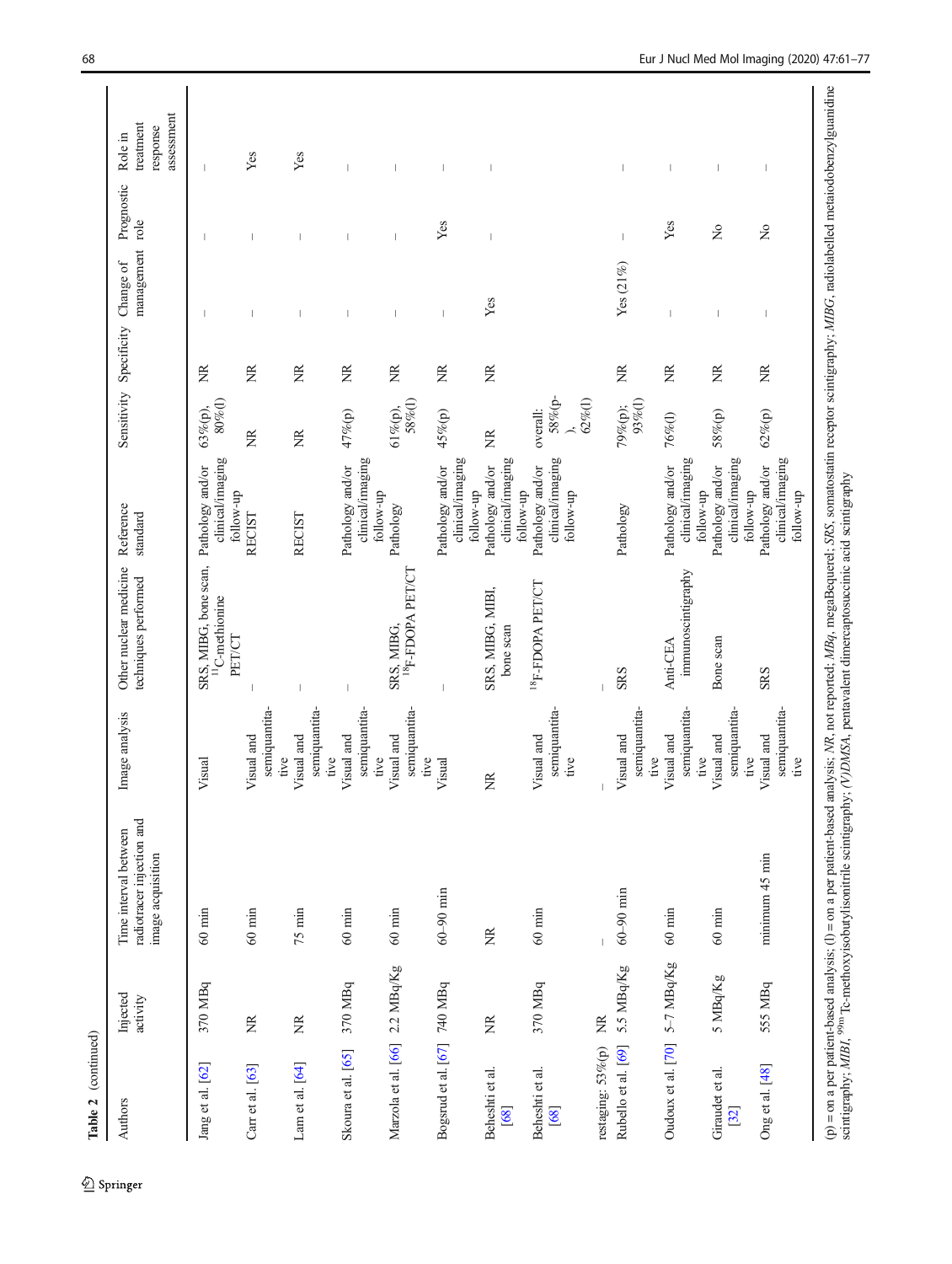confirming the usefulness of this imaging method in patients with more aggressive disease compared with those with slowly progressive disease [\[1,](#page-13-0) [12,](#page-14-0) [35,](#page-14-0) [38](#page-14-0), [39](#page-14-0)].

# Other indications of <sup>18</sup>F-FDG PET/CT in MTC

As demonstrated by some studies, <sup>18</sup>F-FDG PET/CT is able to accurately identify MTC patients with poor prognosis and life expectancy [[68](#page-15-0)–[70](#page-15-0)]. Furthermore, this imaging method has been successfully used to evaluate response to targeted therapies in patients with advanced metastatic MTC treatment [\[62](#page-15-0)–[64\]](#page-15-0).

# Diagnostic performance of 18F-FDOPA PET/CT

Basic characteristics, technical aspects and main findings of articles about  $^{18}$ F-FDOPA PET/CT in MTC patients are summarized in Tables 3 and [4.](#page-9-0) Several studies [\[61,](#page-15-0) [62](#page-15-0), [67,](#page-15-0) [70\]](#page-15-0) and one meta-analysis [[44](#page-15-0)] addressed the diagnostic performance of 18F-FDOPA PET/CT in recurrent MTC whereas few data are available about staging MTC before primary surgery [\[70\]](#page-15-0). Recently, however, <sup>18</sup>F-FDOPA PET/contrast-enhanced CT (PET/ceCT) was reported to be highly sensitivity to stage MTC before surgery. Notably, its sensitivity exceeded that of neck US in detecting cervical lymph node metastases [[60](#page-15-0)]. In summary, a consistently high specificity but a wide patient-based sensitivity range, from 45 to 93%, was reported in different studies using <sup>18</sup>F-FDOPA PET/CT in patients with suspicious MTC recurrences (Table [4](#page-9-0)). Such differences are likely related to different techniques and different inclusion criteria among studies. As reported in a meta-analysis of the literature, the per patient detection rate of 18F-FDOPA PET or PET/CT is 66% (95% confidence interval, 58–74%) in patients with suspected recurrent MTC. When PET-alone studies were excluded this value increases to  $72\%$  [\[44](#page-15-0)]. All in all,  $^{18}$ F-FDOPA PET/CT may address the surgical management in a significant number of patients with recurrent MTC when positive [[59\]](#page-15-0). Notably, its detection rate further improves in patients with higher levels and shorter doubling time of serum CT, reaching a detection rate of 86% in patients with calcitonin doubling time < 24 months [\[44,](#page-15-0) [55](#page-15-0)–[58](#page-15-0)]. Premedication with carbidopa was previously proposed to improve the tracer's bioavailability but its impact on the detection rate of 18F-FDOPA PET/CT was

Table 3 Basic study and patient characteristics of relevant articles about <sup>18</sup>F-FDOPA PET/CT in MTC

| Authors                           | Year       | Country      | Study design                              | Indication of <sup>18</sup> F-<br>FDOPA PET/CT | Patients<br>evaluated | Mean age<br>(years) |           | %Male Type of MTC                  |
|-----------------------------------|------------|--------------|-------------------------------------------|------------------------------------------------|-----------------------|---------------------|-----------|------------------------------------|
| Caobelli et al. [72]              | 2018 Italy |              | Retrospective<br>multicentric             | Restaging and prognosis                        | 60                    | 64                  | 7%        | 58 sMTC (97%), 2<br>hMTC $(3\%)$   |
| Romero-Lluch<br>et al. $[50]$     | 2017       | Spain        | Prospective<br>monocentric                | Restaging                                      | 18                    | 48                  | 28%       | 10 sMTC (55%), 8<br>hMTC $(45%)$   |
| Golubic et al. [54]               |            | 2017 Croatia | Prospective<br>monocentric                | Restaging                                      | 28                    | 57                  | 39%       | 25 sMTC (89%), 3<br>hMTC $(11\%)$  |
| Archier et al. [55]               |            | 2016 France  | Retrospective<br>multicentric             | Restaging                                      | 86                    | 51                  | 48%       | 76 sMTC (88%), 10<br>hMTC $(12\%)$ |
| Sesti et al. [73]                 |            | 2014 Austria | Retrospective<br>monocentric              | Restaging                                      | 39                    | 62                  | 54%       | <b>NR</b>                          |
| Treglia et al. [41]               | 2013 Italy |              | Prospective<br>monocentric                | Restaging                                      | 15                    | 59                  | 40%       | <b>NR</b>                          |
| Soussan et al. [40]               |            | 2012 France  | Retrospective<br>monocentric              | Staging or restaging                           | 14                    | 50                  | 29%       | <b>NR</b>                          |
| Chondrogiannis<br>et al. [43]     | 2012 Italy |              | Retrospective<br>monocentric              | Restaging                                      | 43                    | <b>NR</b>           | <b>NR</b> | <b>NR</b>                          |
| Treglia et al. [44]               | 2012 Italy |              | Retrospective<br>multicentric             | Restaging                                      | 18                    | 53                  | 33%       | 16 sMTC (89%), 2<br>hMTC $(11\%)$  |
| Kauhanen et al.<br>[60]           |            | 2011 Finland | Prospective<br>multicentric               | Restaging                                      | 19                    | 52                  | 53%       | 16 sMTC (84%), 3<br>hMTC $(16\%)$  |
| Luster et al. [75]                |            |              | 2010 Germany Retrospective<br>monocentric | Restaging                                      | 26                    | 48                  | 46%       | 15 sMTC (58%), 11<br>hMTC (42%)    |
| Marzola et al. [66]               | 2010 Italy |              | Prospective<br>monocentric                | Restaging                                      | 18                    | 51                  | 44%       | 16 sMTC (89%), 2<br>hMTC $(11\%)$  |
| Beheshti et al. [68] 2009 Austria |            |              | Prospective<br>monocentric                | Staging or restaging                           | 26                    | 59                  | 38%       | 25 sMTC (96%), 1<br>hMTC $(4%)$    |

NR, not reported; hMTC, hereditary medullary thyroid carcinoma; sMTC, sporadic medullary thyroid carcinoma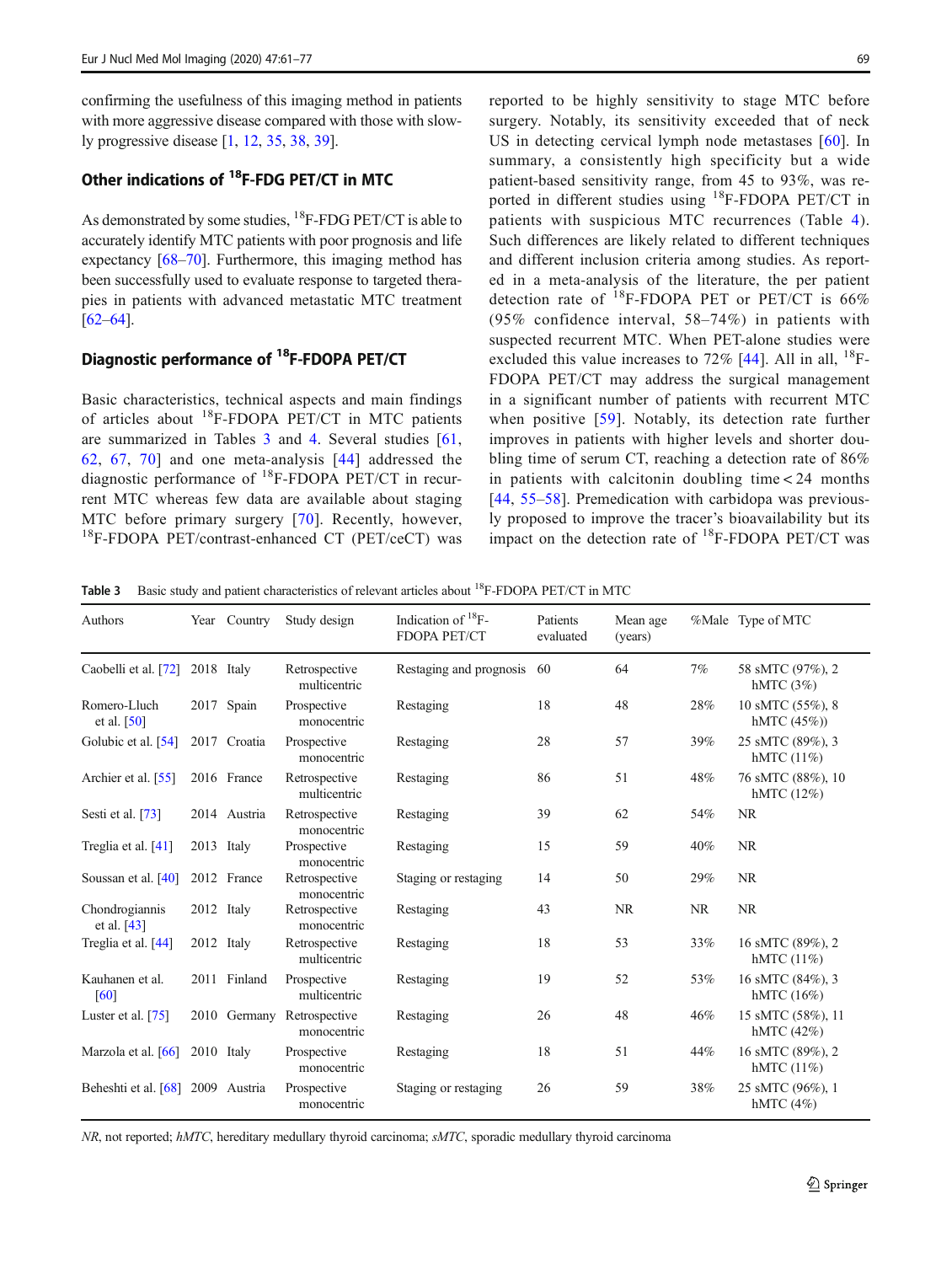<span id="page-9-0"></span>

| Table 4                         |                                          | Technical aspects and main findings of relevant articles about <sup>18</sup> F-FDOPA PET/CT in MTC |                                       |                                                             |                                                                     |                   |                  |                              |                |                                                |
|---------------------------------|------------------------------------------|----------------------------------------------------------------------------------------------------|---------------------------------------|-------------------------------------------------------------|---------------------------------------------------------------------|-------------------|------------------|------------------------------|----------------|------------------------------------------------|
| Authors                         | Injected activity                        | radiotracer injection and<br>Time interval between<br>image acquisition                            | Image analysis                        | Other nuclear<br>techniques<br>performed<br>medicine        | Reference<br>standard                                               | Sensitivity       | Specificity      | management role<br>Change of | Prognostic     | assessment<br>treatment<br>response<br>Role in |
| Caobelli et al.<br>[72]         | $209 \pm 67$ MBq                         | $60~\mathrm{min}$                                                                                  | quantitative<br>Visual and<br>semi-   |                                                             | Pathology and/or<br>clinical/-<br>imaging                           | 45%(p)            | ž                |                              | $\mathbf{Yes}$ |                                                |
| Romero-Lluch<br>et al. [50]     | 174-288 MBq                              | $60$ min                                                                                           | quantitative<br>Visual and<br>semi-   | $^{18}$ F-FDG PET/CT                                        | Pathology and/or<br>follow-up<br>clinical/-<br>imaging              | 67%(p)            | E                | Yes (61%)-                   |                |                                                |
| Golubic et al.<br>[54]          | 2-3 MBq/Kg                               | $10$ min                                                                                           | quantitative<br>Visual and<br>$semi-$ |                                                             | Pathology and/or<br>follow-up<br>follow-up<br>clinical/-<br>imaging | 57%(p)            | Ĕ                | Yes $(57%)$                  |                |                                                |
| Archier et al.<br>[55]          | 3 MBq/Kg                                 | 10 min and 30 min                                                                                  | quantitative<br>Visual and<br>semi-   |                                                             | Pathology and/or 76%(p), 24%(l) NR<br>clinical/-<br>imaging         |                   |                  |                              |                |                                                |
| Sesti et al. [73]               | Z                                        | ž                                                                                                  | Visual                                |                                                             | Pathology and/or 52%(p)<br>follow-up<br>clinical/-<br>imaging       |                   | $\widetilde{Z}$  |                              |                |                                                |
| Treglia et al.<br>$[41]$        | 4 MBq/Kg                                 | 15 min and 60 min                                                                                  | quantitative<br>Visual and<br>semi-   |                                                             | Pathology and/or<br>follow-up<br>follow-up<br>clinical/-<br>imaging | 73%(p)            | ž                |                              |                |                                                |
| Soussan et al.<br>[40]          | 4 MBq/Kg                                 | 15 min and at least<br>$60$ $\min$                                                                 | semiquantita-<br>Visual and<br>tive   |                                                             | Pathology and/or 93%(p)<br>follow-up<br>clinical/-<br>imaging       |                   | Ĕ                |                              |                |                                                |
| Chondrogiannis<br>et al. $[42]$ | 185 MBq                                  | $60$ min                                                                                           | semiquantita-<br>Visual and<br>tive   |                                                             | Pathology and/or NR<br>follow-up<br>clinical/-<br>imaging           |                   | g                |                              |                |                                                |
| Treglia et al.<br>[59]          | 165-370 MBq                              | $60$ min                                                                                           | semiquantita-<br>Visual and<br>tive   | and somatostatin<br>receptor PET/CT<br>$^{18}$ F-FDG PET/CT | Pathology and/or<br>follow-up<br>clinical/-<br>imaging              | 72%(p), 85%(l) NR |                  | $Yes (44\%)$                 |                |                                                |
| Kauhanen et al.<br>[60]         | $243 \pm 46$ MBq + CP                    | $60$ min                                                                                           | semiquantita-<br>Visual and<br>tive   | $^{18}$ F-FDG PET/CT                                        | Pathology and/or<br>follow-up<br>clinical/-<br>imaging              | 58%(p), 52%(l) NR |                  |                              |                |                                                |
|                                 | Luster et al. [75] $186-431$ MBq + CP NR |                                                                                                    | Visual                                |                                                             | Pathology and/or 74%(p)                                             |                   | $100\%{\rm (p)}$ |                              |                |                                                |

 $\frac{1}{2}$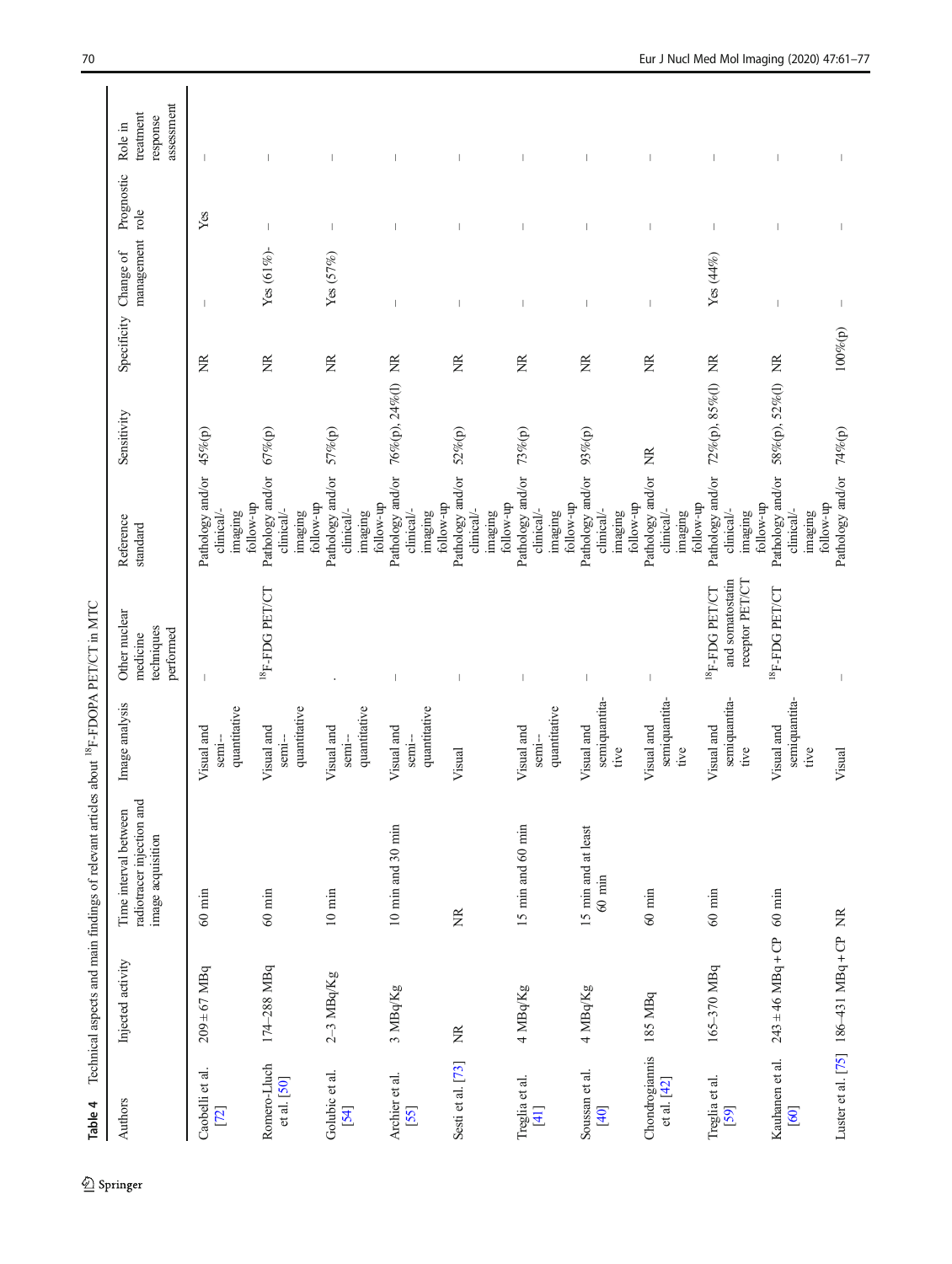|                          | Injected activity | radiotracer injection and<br>Time interval between<br>image acquisition | Image analysis                      | Other nuclear<br>techniques<br>performed<br>medicine                   | Reference<br>standard                                           | Sensitivity                                       |   | Specificity Change of Prognostic Role in<br>management role |                                | assessment<br>treatment<br>response |
|--------------------------|-------------------|-------------------------------------------------------------------------|-------------------------------------|------------------------------------------------------------------------|-----------------------------------------------------------------|---------------------------------------------------|---|-------------------------------------------------------------|--------------------------------|-------------------------------------|
| Marzola et al.<br>$[66]$ | 2.2 MBq/Kg        | $60 \text{ min}$                                                        | semiquantita-<br>Visual and<br>tive | SRS, MIBG,<br>$^{18}\mathrm{F}\text{-}\mathrm{F}\mathrm{DG}$<br>PET/CT | follow-up<br>clinical/-<br>imaging<br>Pathology                 | 83%(p), 76%(l) NR                                 |   | $\begin{array}{c} \end{array}$                              | $\begin{array}{c} \end{array}$ | $\begin{array}{c} \end{array}$      |
| Beheshti et al.<br>[68]  | 4 MBq/Kg          | $30 \text{ min}$                                                        | semiquantita-<br>Visual and<br>tive | $^{18}$ F-FDG PET/CT                                                   | Pathology and/or overall:<br>follow-up<br>clinical/-<br>imaging | restaging:<br>$94\%$ (l)<br>$81\%$ (p),<br>73%(p) | ž | Yes (27%)                                                   | I                              |                                     |

Table 4 (continued)

(continued)

not demonstrated in MTC patients [[44](#page-15-0)]. Interestingly, some authors demonstrated that, compared with standard acquisition obtained 30 to 60 min after  $^{18}$ F-FDOPA administration, early image acquisition (around 15 min after radiopharmaceutical injection) improves the detection rate of PET/CT in MTC patients [\[40](#page-14-0), [41](#page-14-0)].

# Other indications of 18F-FDOPA PET/CT in MTC

A recent multicentric study demonstrated that 18F-FDOPA PET/CT may have a prognostic value in predicting disease progression and mortality rate in MTC [\[54](#page-15-0)]. Conversely, there are not significant data about the usefulness of this imaging method in evaluating treatment response in patients with metastatic MTC.

# Diagnostic performance of <sup>68</sup>Ga-SSA PET/CT in staging and restaging MTC

Basic characteristics, technical aspects and main findings of articles about 68Ga-SSA PET/CT in MTC patients are reported in Tables [5](#page-11-0) and [6](#page-12-0). Several studies [\[49](#page-15-0)–[53](#page-15-0), [76](#page-16-0)] and one meta-analysis [\[45](#page-15-0)] evaluated the diagnostic performance of 68Ga-SSA PET/CT in patients with recurrent MTC whereas only sparse data are retrieved about the diagnostic performance of <sup>68</sup>Ga-SSA PET/CT in preoperative MTC staging [\[73](#page-16-0)]. The diagnostic performance of  ${}^{68}Ga\text{-SSA PET/CT}$  is globally inferior in MTC compared with other NETs due to the variable SSTR expression in MTC [[34](#page-14-0)–[37](#page-14-0)]. The studies using <sup>68</sup>Ga-SSA PET/CT in detecting recurrent MTC showed wide range of patient-based sensitivity, ranging from 25 to 100% (Table [6](#page-12-0)). Different technical aspects and inclusion criteria could likely explain the observed inter-studies heterogeneity. On a per patient-based analysis, the detection rate of  $^{68}$ Ga-SSA PET or PET/CT is 63.5% (95% confidence interval: 49–77) in suspected recurrent MTC [[45](#page-15-0)]. Then, the surgical management of a significant number of patients with recurrent MTC can be modified by a positive <sup>68</sup>Ga-SSA PET/CT [\[27,](#page-14-0) [73](#page-16-0), [76,](#page-16-0) ]. This is particularly relevant when considering that <sup>68</sup>Ga-SSA PET/CT examinations are often performed after previous multiple negative morphologic imaging studies [\[45\]](#page-15-0). The detection rate of 68Ga-SSA PET/CT has also exceeded that of bone scintigraphy and MRI in a small group of MTC patients with bone metastases [[49](#page-15-0)]. Finally, according to literature data, the detection rate of <sup>68</sup>Ga-SSA PET/CT improves in patients with higher CT levels [\[45\]](#page-15-0).

# Other indications of <sup>18</sup>Ga-SSA PET/CT in MTC

On a pathological basis, expression of SSTR-2A was found to be correlated with increased overall survival in patients with MTC [[72](#page-15-0)]. Treatments with cold or radiolabelled SSA are expected to be effective in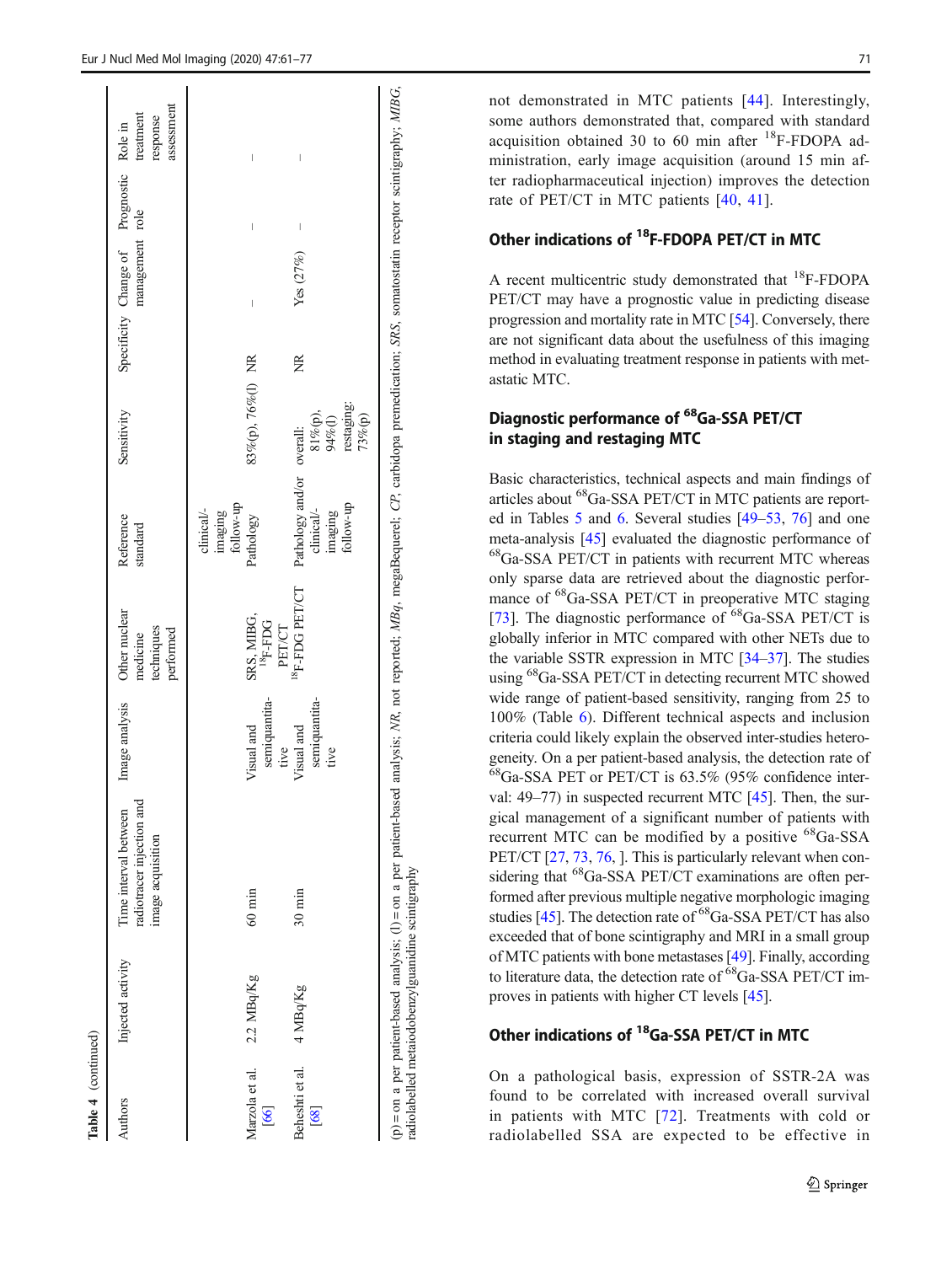| Authors                               | Year    | Country      | Study design                  | Indication of somatostatin<br>receptor PET/CT | Patients<br>evaluated | Mean age<br>(years) |           | <i>%male</i> Type of MTC          |
|---------------------------------------|---------|--------------|-------------------------------|-----------------------------------------------|-----------------------|---------------------|-----------|-----------------------------------|
| Yamaga et al. [77]                    |         | 2017 Brazil  | Prospective<br>monocentric    | Restaging                                     | 15                    | 44                  | 40%       | 10 sMTC (67%), 5<br>hMTC $(33%)$  |
| Tran et al. $[79]$                    | 2015 UK |              | Retrospective<br>monocentic   | Staging or restaging                          | $\tau$                | 45                  | 43%       | NR.                               |
| Traub-Weidinger<br>et al. $[46]$      |         | 2015 Austria | Retrospective<br>monocentric  | Restaging                                     | 8                     | <b>NR</b>           | <b>NR</b> | NR                                |
| Ozkan et al. $[61]$                   |         | 2015 Turkey  | Retrospective<br>monocentric  | Restaging                                     | 22                    | 43                  | 50%       | 17 sMTC (77%), 5<br>hMTC $(23%)$  |
| Budiawan et al.<br>[78]               | 2013    | Germany      | Retrospective<br>monocentric  | Restaging and treatment<br>response           | 8                     | 47                  | 50%       | <b>NR</b>                         |
| Putzer et al. [51]                    | 2013    | Austria      | Retrospective<br>monocentric  | Restaging                                     | 8                     | 57                  | <b>NR</b> | <b>NR</b>                         |
| Rasul et al. [58]                     |         | 2012 India   | Prospective<br>monocentric    | Restaging                                     | 52                    | 45                  | 73%       | NR.                               |
| Treglia et al. [45]                   | 2012    | Italy        | Retrospective<br>multicentric | Restaging                                     | 18                    | 53                  | 33%       | 16 sMTC (89%), 2<br>hMTC $(11\%)$ |
| Łapińska et al.<br>$\lceil 52 \rceil$ |         | 2011 Poland  | Retrospective<br>monocentric  | Restaging                                     | $\overline{4}$        | <b>NR</b>           | <b>NR</b> | NR.                               |
| Palyga et al. [53]                    |         | 2010 Poland  | Prospective<br>monocentric    | Restaging                                     | 8                     | 56                  | 50%       | NR.                               |

<span id="page-11-0"></span>Table 5 Basic study and patient characteristics of relevant articles about somatostatin receptor PET/CT in MTC

NR, not reported; hMTC, hereditary medullary thyroid carcinoma; sMTC, sporadic medullary thyroid carcinoma

patients with advanced/metastatic MTC lesions overexpressing SSTRs. Then, 68Ga-SSA PET/CT could be proposed to assess SSTR-2A expression and select MTC patients for SSTR-2A targeting therapies. However, its usefulness in assessing the response of MTC patients to peptide receptor radionuclide therapy was only reported in one study [[50](#page-15-0)] and there are no studies demonstrating the prognostic value of  ${}^{68}Ga\text{-SSA PET/CT}$  in MTC patients.

# Comparison of different PET radiopharmaceuticals in MTC

Comparative analyses between PET/CT examinations performed with different radiopharmaceuticals in the setting of MTC restaging are available in the literature [\[27](#page-14-0), [46](#page-15-0), [48,](#page-15-0) [60,](#page-15-0) [61,](#page-15-0) [67,](#page-15-0) [70,](#page-15-0) [78\]](#page-16-0) (Tables [2,](#page-6-0) [4](#page-9-0) and [6\)](#page-12-0). 18F-FDOPA PET/CT has shown better sensitivity and specificity than  $^{18}$ F-FDG PET/ CT; nevertheless, a complementary/sequential use of these methods may improve the management of recurrent MTC [\[54,](#page-15-0) [63,](#page-15-0) [64](#page-15-0), [67,](#page-15-0) [77](#page-16-0)]. <sup>18</sup>F-FDOPA tracks amino acid decarboxylation pathway, whereas 18F-FDG is a proliferation marker. Accordingly, differentiated MTC cells are characterized by increased  $^{18}$ F-FDOPA uptake and absent  $^{18}$ F-FDG uptake while the opposite happen in de-differentiated MTC cells [\[54,](#page-15-0) [63,](#page-15-0) [64,](#page-15-0) [67,](#page-15-0) [77\]](#page-16-0). In summary,  $^{18}$ F-FDOPA-PET/CT is the most accurate method to assess the extent of the disease in patients with recurrent MTC while <sup>18</sup>F-FDG PET/CT is a powerful prognostic toll and its positivity is associated to a more aggressive tumour phenotype and a worse prognosis [\[54](#page-15-0), [60](#page-15-0), [61,](#page-15-0) [63,](#page-15-0) [64,](#page-15-0) [67,](#page-15-0) [77\]](#page-16-0). A similar complementary role also exists for  ${}^{68}Ga\text{-SSA}$  and  ${}^{18}F\text{-FDG PET/CT}$  but no significant difference in detection rates of MTC lesions was proved [\[27](#page-14-0), [46,](#page-15-0) [60](#page-15-0), [77\]](#page-16-0). Currently, only one head to head comparison of <sup>18</sup>F-FDOPA, <sup>18</sup>F-FDG and <sup>68</sup>Ga-SSA PET/CT in patients with postoperative increased serum CT is available in literature. The diagnostic performance of  ${}^{18}$ F-FDOPA PET/CT performance exceeded that of 18F-FDG and 68Ga-SSA PET/CT with a significantly higher proportion of change in the patient management [\[35](#page-14-0)].

The radiation dose is very similar for  $^{18}$ F-FDOPA,  $^{18}$ F-FDG and 68Ga-SSA PET/CT when the administered activity and the volume explored by CT are accounted for. Moreover, the actual effective dose is currently decreasing with a trend to reduce the injected activity of radiopharmaceuticals by using time of flight PET/CT tomographs.

 $18$ F-FDG and  $18$ F-FDOPA can be prepared in-house or provided "ready to use." The synthesis of  ${}^{18}F$ -FDOPA is difficult and this radiopharmaceutical is even the most expensive among those available for MTC evaluation while labelling of lyophilized peptides requires 68Ga and 68Ge/68Ga generator and radiochemical controls. Overall, the availability of  $^{18}$ F-FDOPA and 68Ga-SSA is currently limited compared with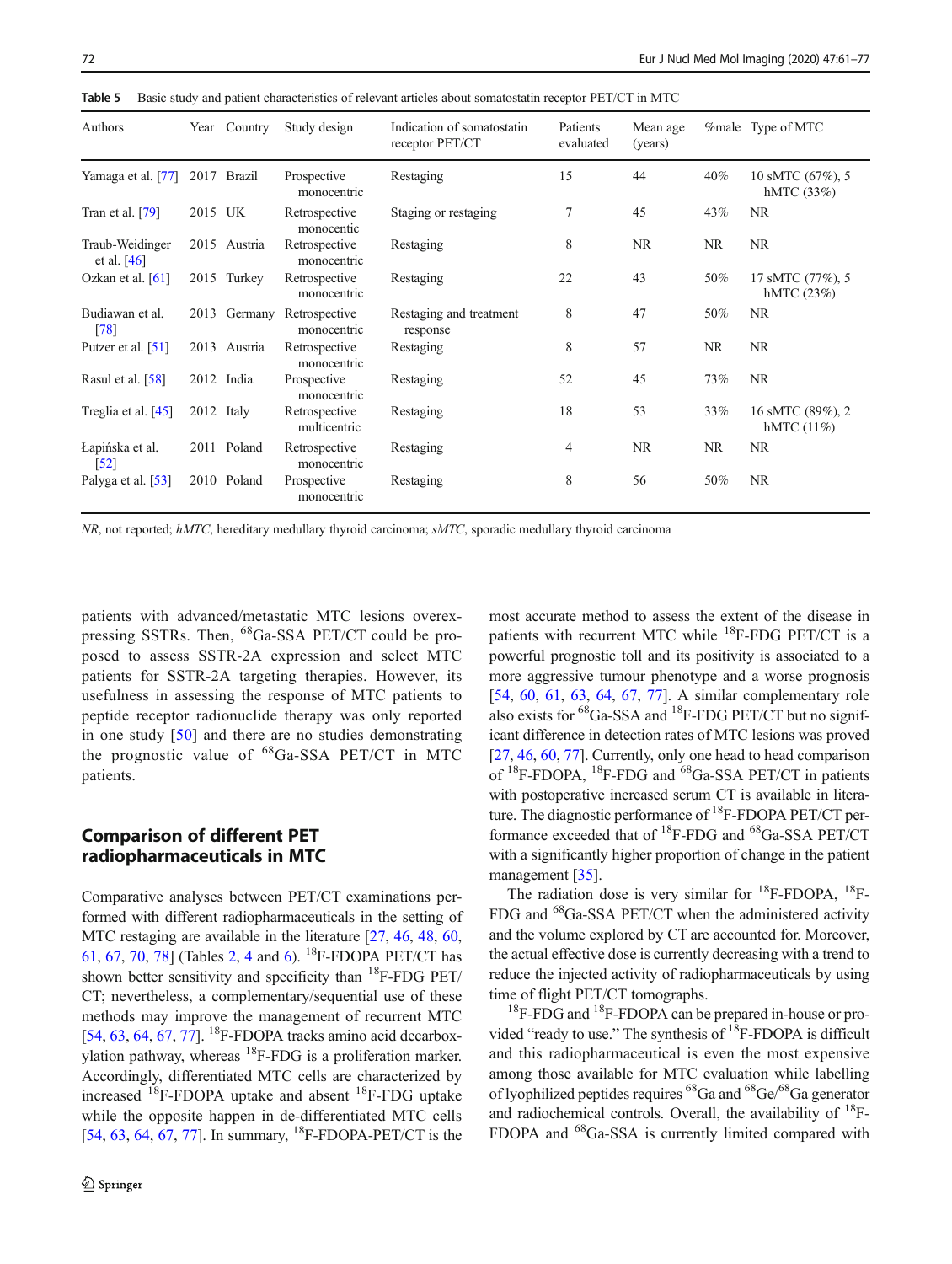<span id="page-12-0"></span>

| unu 1                          |                                                   | $\sim$ . The comparison is the comparison of the comparison of the comparison of the comparison of the comparison of the comparison of the comparison of the comparison of the comparison of the comparison of the comparison o                                                    |                                     |                                                                   |                                                                |                       |                                   |                 |                          |                                                |
|--------------------------------|---------------------------------------------------|------------------------------------------------------------------------------------------------------------------------------------------------------------------------------------------------------------------------------------------------------------------------------------|-------------------------------------|-------------------------------------------------------------------|----------------------------------------------------------------|-----------------------|-----------------------------------|-----------------|--------------------------|------------------------------------------------|
| Authors                        | Injected activity and<br>type of peptide          | radiotracer injection and<br>Time interval between<br>image acquisition                                                                                                                                                                                                            | Image analysis                      | Other nuclear<br>techniques<br>performed<br>medicine              | Reference<br>standard                                          |                       | Sensitivity Specificity Change of | management role | Prognostic               | assessment<br>treatment<br>response<br>Role in |
| Yamaga et al.<br>77            | 185 MBq DOTATATE                                  | $60 \text{ min}$                                                                                                                                                                                                                                                                   | semiquantita-<br>Visual and<br>tive | <b>SRS</b>                                                        | clinical/imaging<br>Pathology and/or<br>follow-up              | 100% (p)              | Z                                 | I               | I                        | T                                              |
| Tran et al. $[79]$             | <b>DOTATATE</b><br>52-89 MBq                      | $45 \text{ min}$                                                                                                                                                                                                                                                                   | semiquantita-<br>Visual and         | $^{18}{\rm F}\text{-}\rm FDG$ $\rm PET/CT,$<br><b>MIBG</b>        | clinical/imaging<br>Pathology and/or                           | $86\%{\rm (p)}$       | Z                                 |                 |                          |                                                |
| Traub-Weidinger<br>et al. [46] | <b>DOTATOC/LAN</b><br>95-150 MBq                  | $90$ min                                                                                                                                                                                                                                                                           | tive<br>Visual                      | $^{18}$ F-FDG PET/CT                                              | clinical/imaging<br>Pathology and/or<br>follow-up              | 75%(p)                | Ĕ                                 |                 |                          |                                                |
| Ozkan et al. [61] 111-148 MBq  |                                                   | $45 - 60$ min                                                                                                                                                                                                                                                                      | Visual                              | <sup>18</sup> F-FDG PET/CT.<br>(V)DMSA                            | clinical/imaging<br>Pathology and/or<br>follow-up<br>follow-up | $91\%$ (l)<br>68%(p), | Ĕ                                 | Yes(18%)        | $\overline{\phantom{a}}$ |                                                |
| Budiawan et al.<br>[78]        | DOTATOC/NOC/T-<br><b>ATE</b><br>ž                 | Ĕ                                                                                                                                                                                                                                                                                  | semiquantita-<br>Visual and<br>tive |                                                                   | <b>EORTC</b> response<br>assessment<br>criteria                | Ĕ                     | Ĕ                                 |                 | I                        | Yes                                            |
| Putzer et al. [51]             | $150-200$ MBq<br><b>DOTATOC</b>                   | $60 \text{ min}$                                                                                                                                                                                                                                                                   | semiquantita-<br>Visual and<br>tive | <b>SRS</b>                                                        | clinical/imaging<br>Pathology and/or<br>follow-up              | 75%(p)                | Ž                                 | T               | T                        |                                                |
| Rasul et al. [58]              | 148-222 MBq<br><b>DOTANOC</b>                     | $45-60$ min                                                                                                                                                                                                                                                                        | semiquantita-<br>Visual and<br>tive | $^{18}{\rm F}\text{-FDG}$ PET/CT                                  | clinical/imaging<br>Pathology and/or                           | $81\%{\rm (p)}$       | Ĕ                                 | Yes(11%)        | $\mathbf{I}$             |                                                |
|                                | DOTANOC/TOC<br>Treglia et al. [45] 1.5-2.5 MBq/Kg | $50-70$ min                                                                                                                                                                                                                                                                        | semiquantita-<br>Visual and<br>tive | <sup>18</sup> F-FDOPA PET/CT<br>and <sup>18</sup> F-FDG<br>PET/CT | clinical/imaging<br>Pathology and/or<br>follow-up<br>follow-up | $20\%$ (l)<br>33%(p), | Ĕ                                 | $\tilde{z}$     |                          |                                                |
| Lapinska et al.<br>$[52]$      | <b>DOTATATE</b><br>111-185 MBq                    | $45 - 60$ min                                                                                                                                                                                                                                                                      | semiquantita-<br>Visual and<br>tive |                                                                   | clinical/imaging<br>Pathology and/or<br>follow-up              | 25% (p)               | Ĕ                                 | Ï               | I                        |                                                |
| Palyga et al. [53] 120-185 MBq | <b>DOTATATE</b>                                   | $60 \text{ min}$                                                                                                                                                                                                                                                                   | semiquantita-<br>Visual and<br>tive | Bone scintigraphy                                                 | clinical/imaging<br>Pathology and/or<br>follow-up              | 25%(p)                | Ĕ                                 | Yes (25%)       | $\mid$                   | I                                              |
|                                |                                                   | (p) = on a per patient-based analysis; (l) = on a per patient-based analysis; NR, not reported; MBq, megaBequerel; SRS, somatostatin receptor scintigraphy; MIBG, radiolabelled metaiodobenzylguanidine<br>scintigraphy; (V)DMSA, pentavalent dimercaptosuccinic acid scintigraphy |                                     |                                                                   |                                                                |                       |                                   |                 |                          |                                                |

Table 6 Technical aspects and main findings of relevant articles about somatostatin recentor  $\text{PET/CT}$  in MTC Table 6 Technical aspects and main findings of relevant articles about somatostatin receptor PET/CT in MTC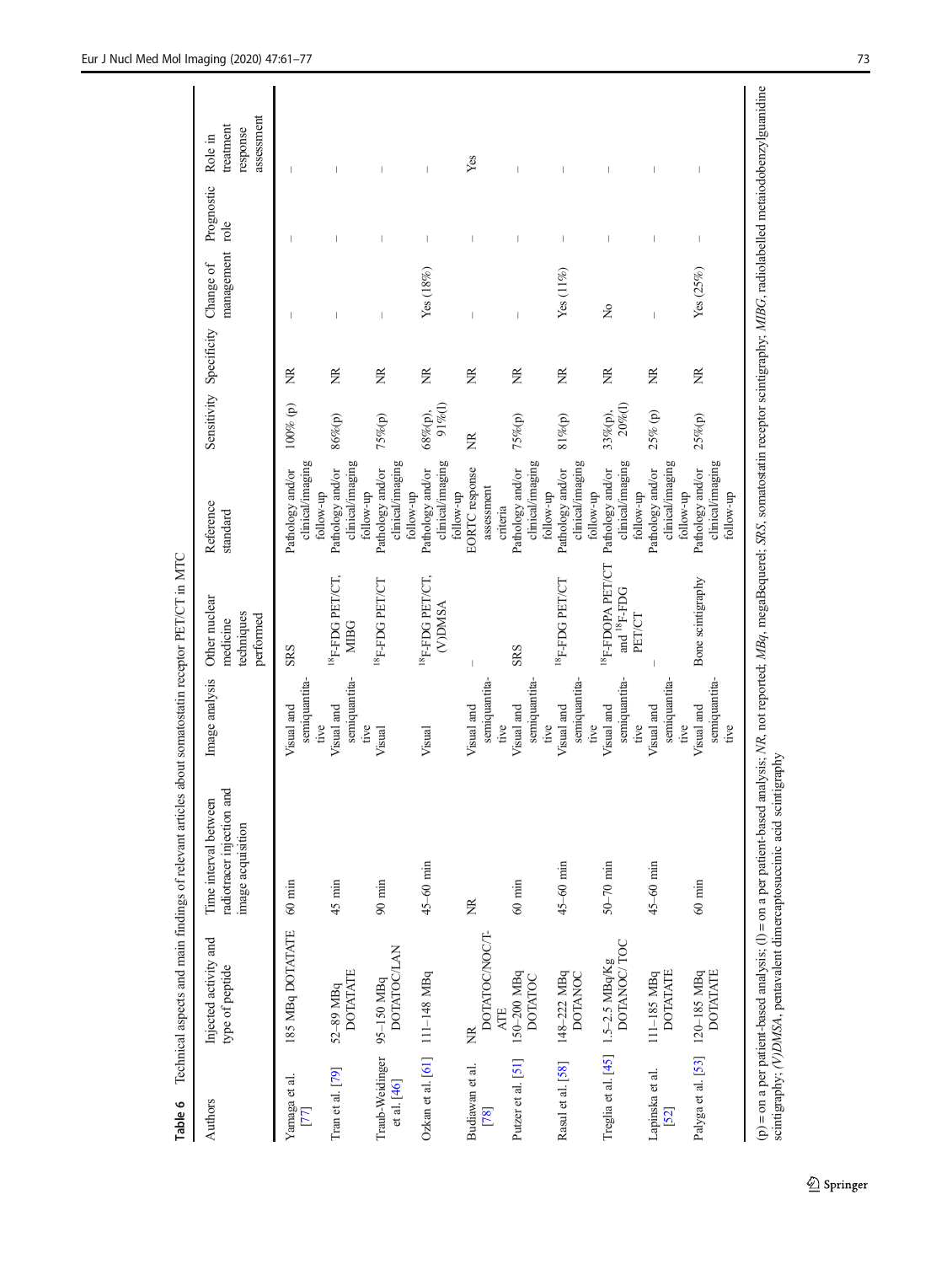<span id="page-13-0"></span><sup>18</sup>F-FDG and, sometime, referral of MTC patients to specialized centres should be necessary for these examinations. Costeffectiveness comparative studies on different PET/CT examinations in recurrent/metastatic MTC are warranted [[78](#page-16-0)].

### PET/CT in MTC: practical recommendations

There is no sufficient evidence to recommend PET/CT with several radiopharmaceuticals for staging MTC before treatment or for evaluating treatment response in metastatic MTC and more studies investigating these indications are needed. Conversely, consistent evidences support the use of PET/CT with different radiopharmaceuticals to restage MTC patients with rising tumour markers. PET/CT imaging with available radiopharmaceuticals is suggested when serum CT exceed 150 pg/ mL or CT doubling time is shortened (i.e. < 24 months) [1, [12,](#page-14-0) [19,](#page-14-0) [32,](#page-14-0) [68](#page-15-0), [70](#page-15-0), [75](#page-16-0), [77,](#page-16-0) [78\]](#page-16-0). If available, <sup>18</sup>F-FDOPA PET/CT is preferred as first-line procedure due to its superior diagnostic performance compared with other PET tracers. In cases of negative or unfeasible  $18$ F-FDOPA PET/CT,  $18$ F-FDG PET/CT should be performed, in particular if calcitonin and CEA levels are rapidly rising (i.e. doubling time  $< 1$  year) or an aggressive behaviour of the disease is expected (e.g. CEA levels disproportionately high compared with calcitonin levels). 68Ga-SSA PET/CT could be considered in selected cases with inconclusive anatomic imaging, 18F-FDOPA and 18F-FDG PET/CT results and to assess the feasibility of peptide receptor radionuclide therapy in highly selected patients considered for this targeted treatment.

# Suggested PET/CT reporting in MTC

As for other NETs, the nuclear medicine physician should record: the clinical question (i.e. staging, restaging, evaluation of treatment response), a brief clinical history (including type and chronology of previous therapies if any), type and date of examination, radiopharmaceutical and administered activity, CT parameters and dosimetry, relevant medications, laboratory data (in particular for MTC the last serum calcitonin and CEA values and their doubling times should be reported) and results of other imaging studies [[34\]](#page-14-0).

As for other NETs, the PET/CT report should describe as follows:

- the procedure;
- the findings including site and size of the lesion(s), uptake intensity (qualitatively and semi-quantitatively assessed by using the SUV);
- & comparative analysis (to previous imaging studies);
- interpretation with a clear diagnosis whenever possible or, alternatively, study limitations precluding a clear conclusion (i.e. potential false negative or false positive results). Complementary diagnostic procedure or an adequate PET/CT follow-up should be also suggested [[34](#page-14-0)].

Acknowledgements This practice guideline summarizes the views of EANM Thyroid Committee and produces recommendations for which the EANM cannot be considered responsible. The recommendations should be adopted in the context of good nuclear medicine practice of nuclear and do not substitute national and international regulations. Before approval, this practice guideline was available to all EANM Committees and EANM National Societies of Nuclear Medicine. All comments, criticisms and suggestions have been considered for this EANM practice guideline.

#### Compliance with ethical standards

Conflict of interest L.G. is member of Roche Diagnostics advisory board and received research grants and speaker fees from Roche Diagnostics, IBSA and Sanofi-Genzyme. F.A.V. has received research grants from Sanofi-Genzyme and speaker honoraria from Sanofi-Genzyme, Diasorin and Jubilant Draximage. M.L. has received research grants and speaker honoraria from Sanofi-Genzyme, Bayer and Astra Zeneca. G.T declares that he has no conflict of interest. I.I declares that he has no conflict of interest. JM declares that she has no conflict of interest.

Ethical approval This article does not contain any studies with human participants or animals performed by any of the authors.

### References

- 1. Trimboli P, Giovanella L, Crescenzi A, Romanelli F, Valabrega S, Spriano G, et al. Medullary thyroid cancer diagnosis: an appraisal. Head Neck. 2014;36:1216–23.
- 2. Guyetant S, Rousselet MC, Durigon M, Chappard D, Franc B, Guerin O, et al. Sex-related C-cell hyperplasia in the normal human thyroid: a quantitative autopsy study. J Clin Endocrinol Metab. 1997;82:42–7.
- 3. Mulligan LM, Kwok JB, Healey CS, Elsdon MJ, Eng C, Gardner E, et al. Germ-line mutations of the RET proto-oncogene in multiple endocrine neoplasia type 2A. Nature. 1993;363:458–60.
- 4. Hofstra RM, Landsvater RM, Ceccherini I, Stulp RP, Stelwagen T, Luo Y, et al. A mutation in the RET proto-oncogene associated with multiple endocrine neoplasia type 2B and sporadic medullary thyroid carcinoma. Nature. 1994;367:375–6.
- 5. Marsh DJ, Learoyd DL, Andrew SD, Krishnan L, Pojer R, Richardson AL, et al. Somatic mutations in the RET protooncogene in sporadic medullary thyroid carcinoma. Clin Endocrinol. 1996;44:249–57.
- 6. Boichard A, Croux L, Al Ghuzlan A, Broutin S, Dupuy C, Leboulleux S, et al. Somatic RAS mutations occur in a large proportion of sporadic RET-negative medullary thyroid carcinomas and extend to a previously unidentified exon. J Clin Endocrinol Metab. 2012;97:E2031–5.
- 7. Agrawal N, Jiao Y, Sausen M, Leary R, Bettegowda C, Roberts NJ, et al. Exomic sequencing of medullary thyroid cancer reveals dominant and mutually exclusive oncogenic mutations in RET and RAS. J Clin Endocrinol Metab. 2013;98:E364–9.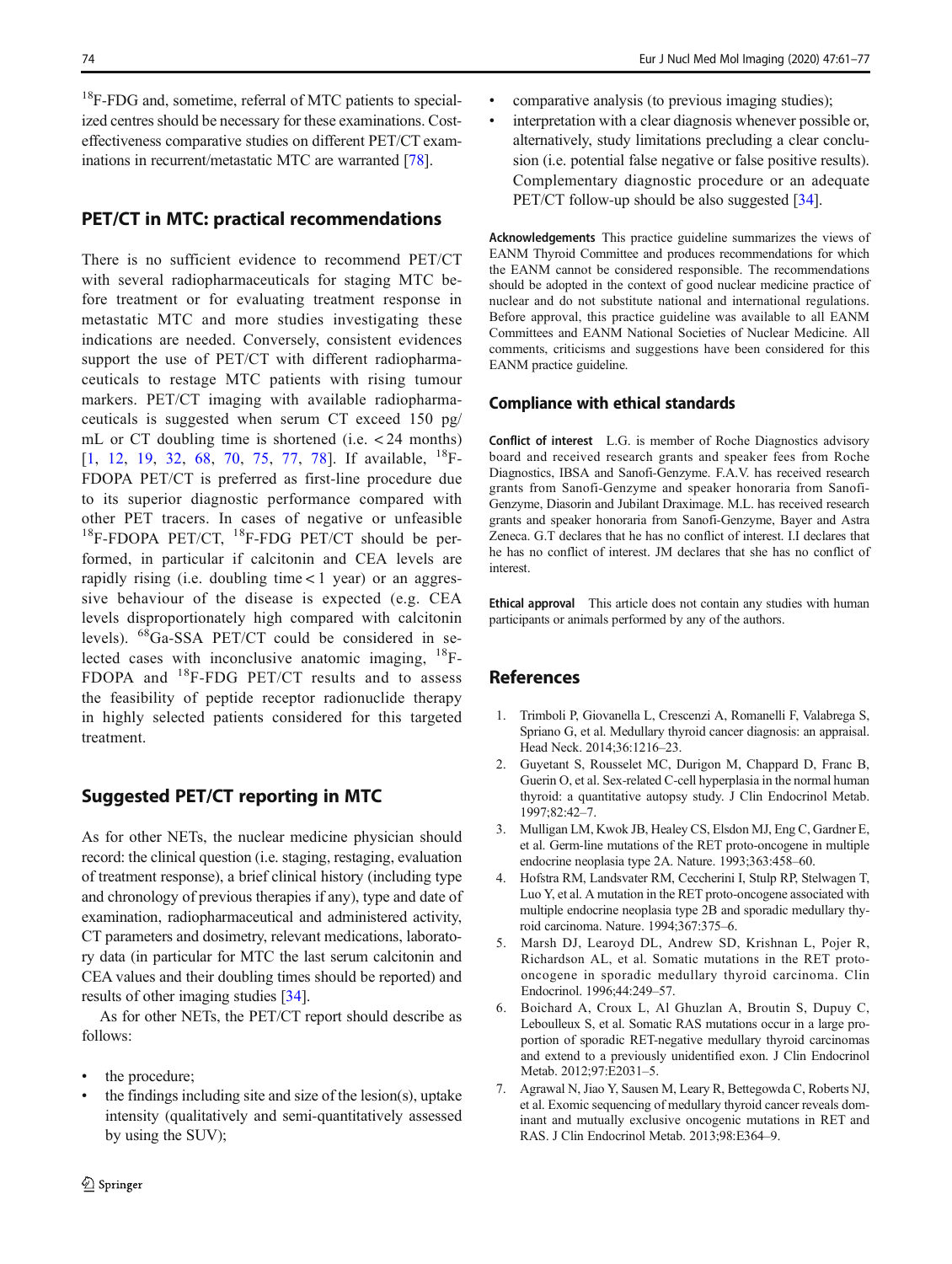- <span id="page-14-0"></span>8. Leboulleux S, Baudin E, Travagli JP, Schlumberger M. Medullary thyroid carcinoma. Clin Endocrinol. 2004;61:299–310.
- 9. Machens A, Hinze R, Thomusch O, Dralle H. Pattern of nodal metastasis for primary and reoperative thyroid cancer. World J Surg. 2002;26:22–8.
- 10. Moley JF. Medullary thyroid carcinoma: management of lymph node metastases. J Natl Compr Cancer Netw. 2010;8:549–56.
- 11. Modigliani E, Cohen R, Campos JM, Conte-Devolx B, Maes B, Boneu A, et al. Prognostic factors for survival and for biochemical cure in medullary thyroid carcinoma: results in 899 patients. The GETC study group. Groupe d'etude des tumeurs a calcitonine. Clin Endocrinol. 1998;48:265–73.
- 12. Wells SA Jr, Asa SL, Dralle H, Elisei R, Evans DB, Gagel RF, et al. Revised American Thyroid Association guidelines for the management of medullary thyroid carcinoma. Thyroid. 2015;25:567–610.
- 13. Trimboli P, Seregni E, Treglia G, Alevizaki M, Giovanella L. Procalcitonin for detecting medullary thyroid carcinoma: a systematic review. Endocr Relat Cancer. 2015;22:R157–64.
- 14. Trimboli P, Giovanella L. Serum calcitonin negative medullary thyroid carcinoma: a systematic review of the literature. Clin Chem Lab Med. 2015;53:1507–14.
- 15. Trimboli P, Treglia G, Guidobaldi L, Romanelli F, Nigri G, Valabrega S, et al. Detection rate of FNA cytology in medullary thyroid carcinoma: a meta-analysis. Clin Endocrinol. 2015;82:280– 5.
- 16. Trimboli P, Guidobaldi L, Bongiovanni M, Crescenzi A, Alevizaki M, Giovanella L. Use of fine-needle aspirate calcitonin to detect medullary thyroid carcinoma: a systematic review. Diagn Cytopathol. 2016;44:45–51.
- 17. Chernock RD, Hagemann IS. Molecular pathology of hereditary and sporadic medullary thyroid carcinomas. Am J Clin Pathol. 2015;143:768–77.
- 18. Khurana R, Agarwal A, Bajpai VK, Verma N, Sharma AK, Gupta RP, et al. Unraveling the amyloid associated with human medullary thyroid carcinoma. Endocrinology. 2004;145:5465–70.
- 19. Mendelsohn G, Wells SA Jr, Baylin SB. Relationship of tissue carcinoembryonic antigen and calcitonin to tumor virulence in medullary thyroid carcinoma. An immunohistochemical study in early, localized, and virulent disseminated stages of disease. Cancer. 1984;54:657–62.
- 20. Trimboli P, Giovanella L, Valabrega S, Andrioli M, Baldelli R, Cremonini N, et al. Ultrasound features of medullary thyroid carcinoma correlate with cancer aggressiveness: a retrospective multicenter study. J Exp Clin Cancer Res. 2014;33:87.
- 21. Skoura E. Depicting medullary thyroid cancer recurrence: the past and the future of nuclear medicine imaging. Int J Endocrinol Metab. 2013;11:e8156.
- 22. Rufini V, Castaldi P, Treglia G, Perotti G, Gross MD, Al-Nahhas A, et al. Nuclear medicine procedures in the diagnosis and therapy of medullary thyroid carcinoma. Biomed Pharmacother. 2008;62: 139–46.
- 23. Clarke SE, Lazarus CR, Wraight P, Sampson C, Maisey MN. Pentavalent [99mTc]DMSA, [131I]MIBG, and [99mTc]MDP–an evaluation of three imaging techniques in patients with medullary carcinoma of the thyroid. J Nucl Med. 1988;29:33–8.
- 24. Frank-Raue K, Bihl H, Dorr U, Buhr H, Ziegler R, Raue F. Somatostatin receptor imaging in persistent medullary thyroid carcinoma. Clin Endocrinol. 1995;42:31–7.
- 25. Kwekkeboom DJ, Reubi JC, Lamberts SW, Bruining HA, Mulder AH, Oei HY, et al. In vivo somatostatin receptor imaging in medullary thyroid carcinoma. J Clin Endocrinol Metab. 1993;76:1413– 7.
- 26. Verga U, Muratori F, Di Sacco G, Banfi F, Libroia A. The role of radiopharmaceuticals MIBG and (V) DMSA in the diagnosis of medullary thyroid carcinoma. Henry Ford Hosp Med J. 1989;37: 175–7.
- 27. Ozkan ZG, Kuyumcu S, Uzum AK, Gecer MF, Ozel S, Aral F, et al. Comparison of  ${}^{68}$ Ga-DOTATATE PET-CT,  ${}^{18}$ F-FDG PET-CT and  ${}^{99m}$ Tc-(V)DMSA scintigraphy in the detection of recurrent or metastatic medullary thyroid carcinoma. Nucl Med Commun. 2015;36: 242–50.
- 28. Arslan N, Ilgan S, Yuksel D, Serdengecti M, Bulakbasi N, Ugur O, et al. Comparison of In-111 octreotide and Tc-99m (V) DMSA scintigraphy in the detection of medullary thyroid tumor foci in patients with elevated levels of tumor markers after surgery. Clin Nucl Med. 2001;26:683–8.
- 29. Baudin E, Lumbroso J, Schlumberger M, Leclere J, Giammarile F, Gardet P, et al. Comparison of octreotide scintigraphy and conventional imaging in medullary thyroid carcinoma. J Nucl Med. 1996;37:912–6.
- 30. Kaltsas G, Korbonits M, Heintz E, Mukherjee JJ, Jenkins PJ, Chew SL, et al. Comparison of somatostatin analog and metaiodobenzylguanidine radionuclides in the diagnosis and localization of advanced neuroendocrine tumors. J Clin Endocrinol Metab. 2001;86:895–902.
- 31. Maiza JC, Grunenwald S, Otal P, Vezzosi D, Bennet A, Caron P. Use of 131 IMIBG therapy in MIBG-positive metastatic medullary thyroid carcinoma. Thyroid. 2012;22:654–5.
- 32. Giraudet AL, Vanel D, Leboulleux S, Auperin A, Dromain C, Chami L, et al. Imaging medullary thyroid carcinoma with persistent elevated calcitonin levels. J Clin Endocrinol Metab. 2007;92: 4185–90.
- 33. Boellaard R, Delgado-Bolton R, Oyen WJ, Giammarile F, Tatsch K, Eschner W, et al. FDG PET/CT: EANM procedure guidelines for tumour imaging: version 2.0. Eur J Nucl Med Mol Imaging. 2015;42(2):328–54.
- 34. Bozkurt MF, Virgolini I, Balogova S, Beheshti M, Rubello D, Decristoforo C, et al. Guideline for PET/CT imaging of neuroendocrine neoplasms with (68)Ga-DOTA-conjugated somatostatin receptor targeting peptides and (18)F-DOPA. Eur J Nucl Med Mol Imaging. 2017;44(9):1588–601.
- 35. Treglia G, Castaldi P, Villani MF, Perotti G, Filice A, Ambrosini V, et al. Comparison of different positron emission tomography tracers in patients with recurrent medullary thyroid carcinoma: our experience and a review of the literature. Recent Results Cancer Res. 2013;194:385–93.
- 36. Treglia G, Muoio B, Giovanella L, Salvatori M. The role of positron emission tomography and positron emission tomography/computed tomography in thyroid tumours: an overview. Eur Arch Otorhinolaryngol. 2013;270:1783–7.
- 37. Treglia G, Giovanella L, Rufini V. PET and PET/CT imaging in thyroid and adrenal diseases: an update. Hormones. 2013;12:327– 33.
- 38. Treglia G, Rufini V, Salvatori M, Giordano A, Giovanella L. PET imaging in recurrent medullary thyroid carcinoma. Int J Mol Imaging. 2012;2012:324686.
- 39. Rufini V, Treglia G, Perotti G, Leccisotti L, Calcagni ML, Rubello D. Role of PET in medullary thyroid carcinoma. Minerva Endocrinol. 2008;33:67–73.
- 40. Soussan M, Nataf V, Kerrou K, Grahek D, Pascal O, Talbot JN, et al. Added value of early 18F-FDOPA PET/CT acquisition time in medullary thyroid cancer. Nucl Med Commun. 2012;33(7):775–9.
- 41. Treglia G, Stefanelli A, Castaldi P, Rufini V. A standardized dualphase 18F-DOPA PET/CT protocol in the detection of medullary thyroid cancer. Nucl Med Commun. 2013;34(2):185–6.
- 42. Chondrogiannis S, Marzola MC, Al-Nahhas A, Venkatanarayana TD, Mazza A, Opocher G, et al. Normal biodistribution pattern and physiologic variants of 18F-DOPA PET imaging. Nucl Med Commun. 2013;34(12):1141–9.
- 43. Chondrogiannis S, Grassetto G, Marzola MC, Rampin L, Massaro A, Bellan E, et al. 18F-DOPA PET/CT biodistribution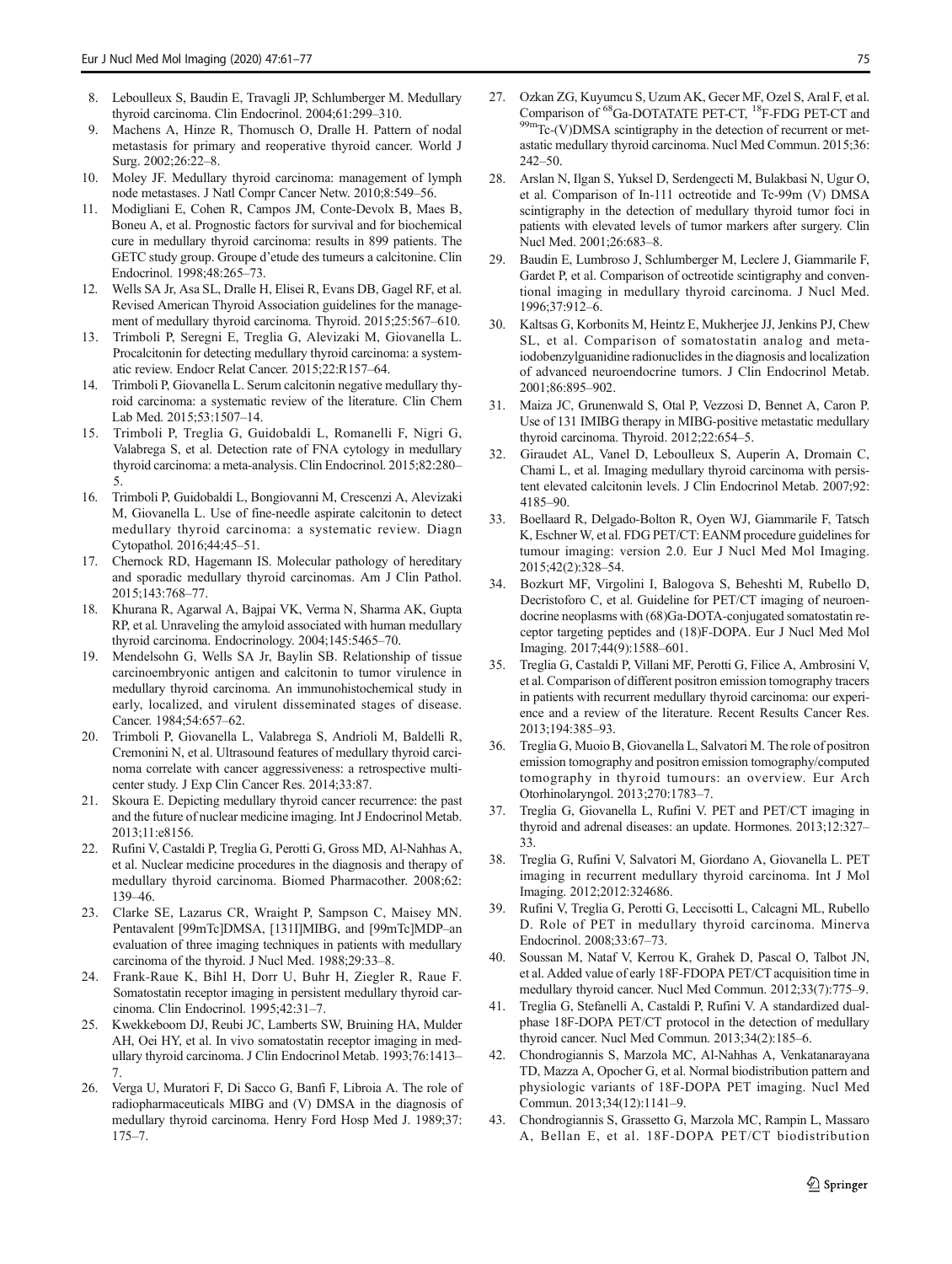<span id="page-15-0"></span>consideration in 107 consecutive patients with neuroendocrine tumours. Nucl Med Commun. 2012;33(2):179–84.

- 44. Treglia G, Cocciolillo F, Di Nardo F, Poscia A, de Waure C, Giordano A, et al. Detection rate of recurrent medullary thyroid carcinoma using fluorine-18 dihydroxyphenylalanine positron emission tomography: a meta-analysis. Acad Radiol. 2012;19(10):1290–9.
- 45. Treglia G, Tamburello A, Giovanella L. Detection rate of somatostatin receptor PET in patients with recurrent medullary thyroid carcinoma: a systematic review and a meta-analysis. Hormones (Athens). 2017;16(4):262–72.
- 46. Traub-Weidinger T, Putzer D, von Guggenberg E, Dobrozemsky G, Nilica B, Kendler D, et al. Multiparametric PET imaging in thyroid malignancy characterizing tumour heterogeneity: somatostatin receptors and glucose metabolism. Eur J Nucl Med Mol Imaging. 2015;42(13):1995–2001.
- 47. Bodet-Milin C, Faivre-Chauvet A, Carlier T, Rauscher A, Bourgeois M, Cerato E, et al. Immuno-PET using anticarcinoembryonic antigen bispecific antibody and 68Galabeled peptide in metastatic medullary thyroid carcinoma: clinical optimization of the Pretargeting parameters in a first-in-human trial. J Nucl Med. 2016;57(10):1505–11.
- 48. Ong SC, Schöder H, Patel SG, Tabangay-Lim IM, Doddamane I, Gönen M, et al. Diagnostic accuracy of 18F-FDG PET in restaging patients with medullary thyroid carcinoma and elevated calcitonin levels. J Nucl Med. 2007;48(4):501–7.
- 49. Werner RA, Schmid JS, Higuchi T, Javadi MS, Rowe SP, Märkl B, et al. Predictive value of FDG-PET in patients with advanced medullary thyroid carcinoma treated with vandetanib. J Nucl Med. 2018;59(5):756–61.
- 50. Romero-Lluch AR, Cuenca-Cuenca JI, Guerrero-Vázquez R, Martínez-Ortega AJ, Tirado-Hospital JL, Borrego-Dorado I, et al. Diagnostic utility of PET/CT with (18)F-DOPA and (18)F-FDG in persistent or recurrent medullary thyroid carcinoma: the importance of calcitonin and carcinoembryonic antigen cutoff. Eur J Nucl Med Mol Imaging. 2017;44(12):2004–13.
- 51. Putzer D, Kroiss A, Waitz D, Gabriel M, Traub-Weidinger T, Uprimny C, et al. Somatostatin receptor PET in neuroendocrine tumours: 68Ga-DOTA0,Tyr3-octreotide versus 68Ga-DOTA0 lanreotide. Eur J Nucl Med Mol Imaging. 2013;40(3):364–72.
- 52. Łapińska G, Bryszewska M, Fijołek-Warszewska A, Kozłowicz-Gudzińska I, Ochman P, Sackiewicz-Słaby A. The diagnostic role of 68Ga-DOTATATE PET/CT in the detection of neuroendocrine tumours. Nucl Med Rev Cent East Eur. 2011;14(1):16–20.
- 53. Pałyga I, Kowalska A, Gąsior-Perczak D, Tarnawska-Pierścińska M, Słuszniak J, Sygut J, et al. The role of PET-CT scan with somatostatin analogue labelled with gallium-68 (68Ga-DOTA-TATE PET-CT) in diagnosing patients with disseminated medullary thyroid carcinoma (MTC). Endokrynol Pol. 2010;61(5):507–11.
- 54. Golubić AT, Pasini Nemir E, Žuvić M, Mutvar A, Kusačić Kuna S, Despot M, et al. The value of 18F-DOPA PET/CT in patients with medullary thyroid carcinoma and increased calcitonin values. Nucl Med Commun. 2017;38(7):636–41.
- 55. Archier A, Heimburger C, Guerin C, Morange I, Palazzo FF, Henry JF, et al. (18)F-DOPA PET/CT in the diagnosis and localization of persistent medullary thyroid carcinoma. Eur J Nucl Med Mol Imaging. 2016;43(6):1027–33.
- 56. Gómez-Camarero P, Ortiz-de Tena A, Borrego-Dorado I, Vázquez-Albertino RJ, Navarro-González E, Ruiz-Franco-Baux JV, et al. Evaluation of efficacy and clinical impact of 18F-FDG-PET in the diagnosis of recurrent medullary thyroid cancer with increased calcitonin and negative imaging test. Rev Esp Med Nucl Imagen Mol. 2012;31(5):261–6.
- 57. Skoura E, Rondogianni P, Alevizaki M, Tzanela M, Tsagarakis S, Piaditis G, et al. Role of [(18)F]FDG-PET/CT in the detection of

occult recurrent medullary thyroid cancer. Nucl Med Commun. 2010;31(6):567–75.

- 58. Rasul S, Hartenbach S, Rebhan K, Göllner A, Karanikas G, Mayerhoefer M, et al.  $[{}^{18}$ F]DOPA PET/ceCT in diagnosis and staging of primary medullary thyroid carcinoma prior to surgery. EurJ Nucl Med Mol Imaging. 2018;45(12):2159–69.
- 59. Treglia G, Villani MF, Giordano A, Rufini V. Detection rate of recurrent medullary thyroid carcinoma using fluorine-18 fluorodeoxyglucose positron emission tomography: a meta-analysis. Endocrine. 2012;42:535–45.
- 60. Kauhanen S, Schalin-Jäntti C, Seppänen M, Kajander S, Virtanen S, Schildt J, et al. Complementary roles of 18F-DOPA PET/CT and 18F-FDG PET/CT in medullary thyroid cancer. J Nucl Med. 2011;52(12):1855–63.
- 61. Ozkan E, Soydal C, Kucuk ON, Ibis E, Erbay G. Impact of 18F-FDG PET/CT for detecting recurrence of medullary thyroid carcinoma. Nucl Med Commun. 2011;32(12):1162–8.
- 62. Jang HW, Choi JY, Lee JI, Kim HK, Shin HW, Shin JH, et al. Localization of medullary thyroid carcinoma after surgery using (11)C-methionine PET/CT: comparison with (18)F-FDG PET/CT. Endocr J. 2010;57(12):1045–54.
- 63. Carr LL, Mankoff DA, Goulart BH, Eaton KD, Capell PT, Kell EM, et al. Phase II study of daily sunitinib in FDG-PET-positive, iodine-refractory differentiated thyroid cancer and metastatic medullary carcinoma of the thyroid with functional imaging correlation. Clin Cancer Res. 2010;16(21):5260–8.
- 64. Lam ET, Ringel MD, Kloos RT, Prior TW, Knopp MV, Liang J, et al. Phase II clinical trial of sorafenib in metastatic medullary thyroid cancer. J Clin Oncol. 2010;28(14):2323–30.
- 65. Skoura E, Rondogianni P, Alevizaki M, Tzanela M, Tsagarakis S, Piaditis G, et al. Role of [(18)F]FDG-PET/CT in the detection of occult recurrent medullary thyroid cancer. Nucl Med Commun. 2010;31(6):567–75.
- 66. Marzola MC, Pelizzo MR, Ferdeghini M, Toniato A, Massaro A, Ambrosini V, et al. Dual PET/CT with (18)F-DOPA and (18)F-FDG in metastatic medullary thyroid carcinoma and rapidly increasing calcitonin levels: comparison with conventional imaging. Eur J Surg Oncol. 2010;36(4):414–21.
- 67. Bogsrud TV, Karantanis D, Nathan MA, Mullan BP, Wiseman GA, Kasperbauer JL, et al. The prognostic value of 2-deoxy-2- [18F]fluoro-D-glucose positron emission tomography in patients with suspected residual or recurrent medullary thyroid carcinoma. Mol Imaging Biol. 2010;12(5):547–53.
- 68. Beheshti M, Pöcher S, Vali R, Waldenberger P, Broinger G, Nader M, et al. The value of 18F-DOPA PET-CT in patients with medullary thyroid carcinoma: comparison with 18F-FDG PET-CT. Eur Radiol. 2009;19(6):1425–34.
- 69. Rubello D, Rampin L, Nanni C, Banti E, Ferdeghini M, Fanti S, et al. The role of 18F-FDG PET/CT in detecting metastatic deposits of recurrent medullary thyroid carcinoma: a prospective study. Eur J Surg Oncol. 2008;34(5):581–6.
- 70. Oudoux A, Salaun PY, Bournaud C, Campion L, Ansquer C, Rousseau C, et al. Sensitivity and prognostic value of positron emission tomography with F-18-fluorodeoxyglucose and sensitivity of immunoscintigraphy in patients with medullary thyroid carcinoma treated with anticarcinoembryonic antigen-targeted radioimmunotherapy. J Clin Endocrinol Metab. 2007;92(12): 4590–7.
- 71. Ong SC, Schöder H, Patel SG, Tabangay-Lim IM, Doddamane I, Gönen M, et al. Diagnostic accuracy of 18F-FDG PET in restaging patients with medullary thyroid carcinoma and elevated calcitonin levels. J Nucl Med. 2007;48(4):501–7.
- 72. Caobelli F, Chiaravalloti A, Evangelista L, Saladini G, Schillaci O, Vadrucci M, et al. Young AIMN Working Group. Predictive and prognostic value of 18F-DOPA PET/CT in patients affected by